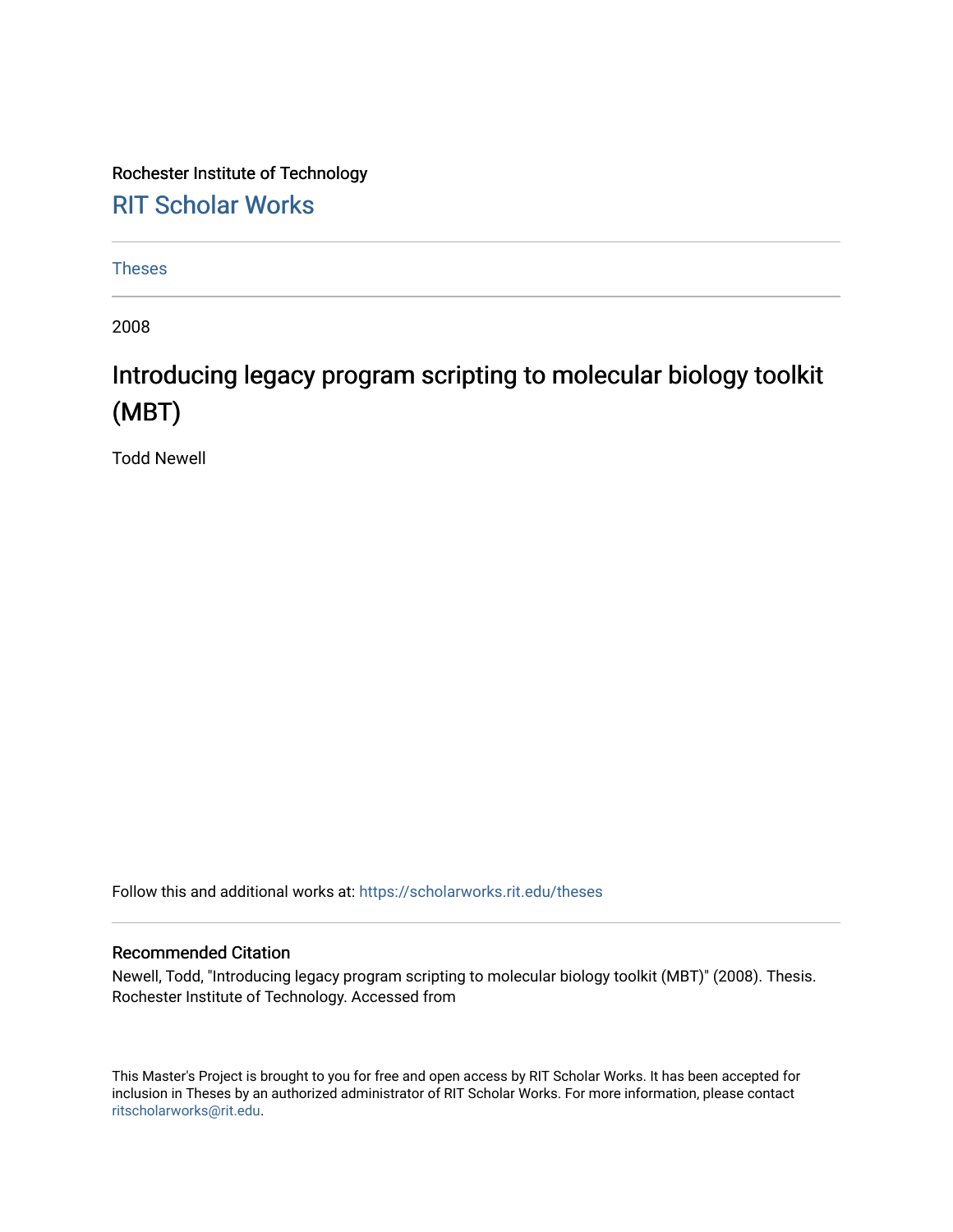## **Introducing Legacy Program Scripting to Molecular Biology Toolkit (MBT)**

Graduate Project Defense for MS Computer Science Degree

> Todd A. Newell October 28, 2005

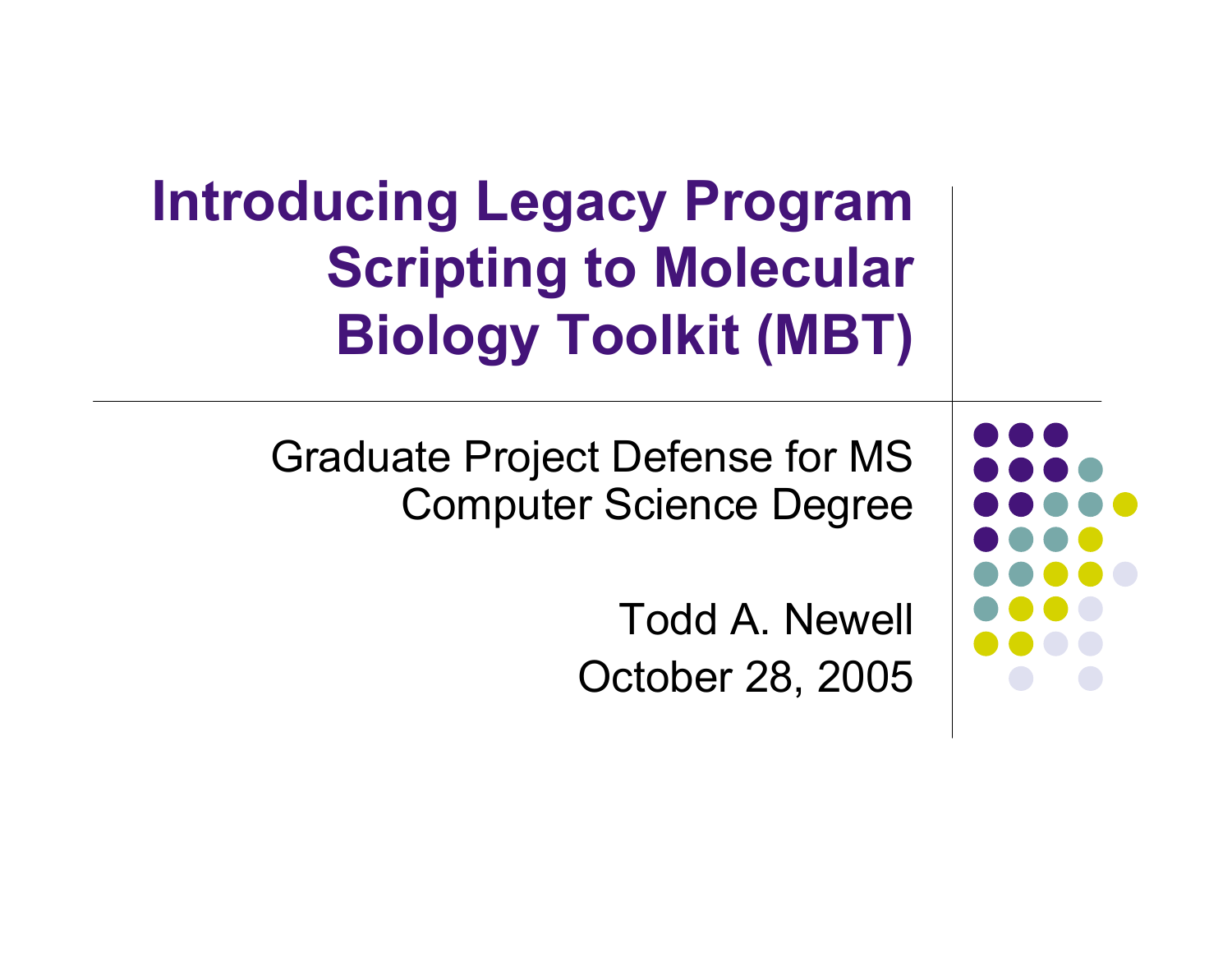## **Table of Contents**

### <sup>λ</sup> Introduction

- λ Description of Problem
- λ Chime, RasMol, Molecular Biology Toolkit (MBT)
- λ Goals
- <sup>λ</sup> Scripting
	- λ Definition
	- λ Background
	- λ Present in Chime and RasMol, lacking in MBT
- <sup>λ</sup> Using MBT for Visualization
	- $\lambda$  How MBT is used (2D, 3D, text)
	- λ Third-Party Applications
- <sup>λ</sup> Architecture
	- λ JavaCC
		- <sup>λ</sup> Tokens
		- <sup>λ</sup> Grammars
		- <sup>λ</sup> Token Manager and Parser
		- <sup>λ</sup> LOOKAHEAD
	- λ MBT
		- <sup>λ</sup> Packages
		- <sup>λ</sup> Classes
		- <sup>λ</sup> StructureStyles and StructureMap
- <sup>λ</sup> Execution
- <sup>λ</sup> Future Work

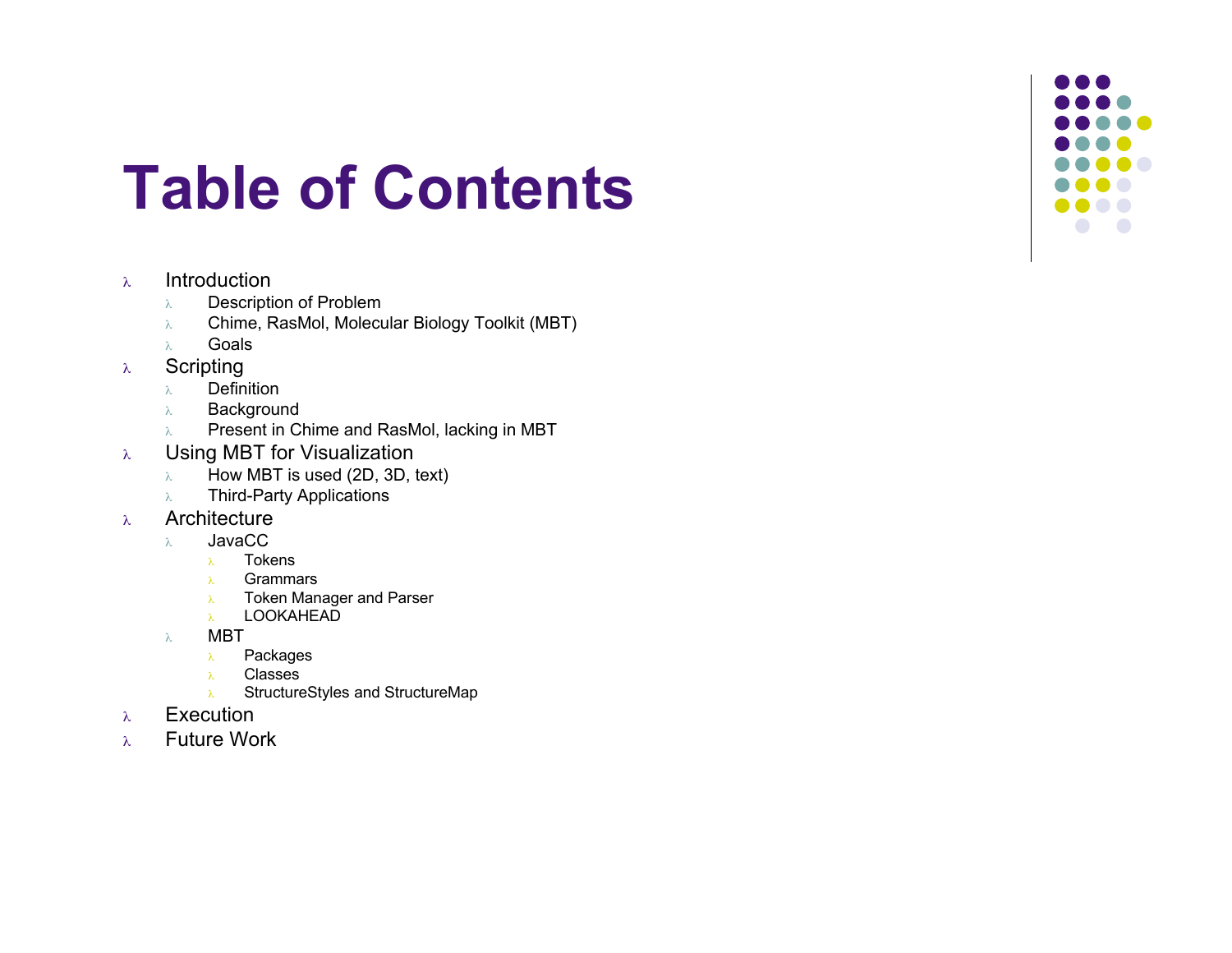## **Abstract**



- <sup>λ</sup> Ever-changing landscape of molecular visualization requires a common thread
- <sup>λ</sup> Introduction of powerful visualization language, MBT, gives users a comprehensive collection of libraries with the freedom to develop unique applications
- <sup>λ</sup> Lacks scripting capabilities, however, something that older, popular languages such as Chime and RasMol have
- MBT lacks handholds for widespread acceptance without scripting
- <sup>λ</sup> This project will use JavaCC to parse legacy commands from Chime and RasMol into single, simple commands usable by MBT – scripting
- <sup>λ</sup> Bridging to <sup>a</sup> user-centric and friendly method of use for end- users not entrenched in software development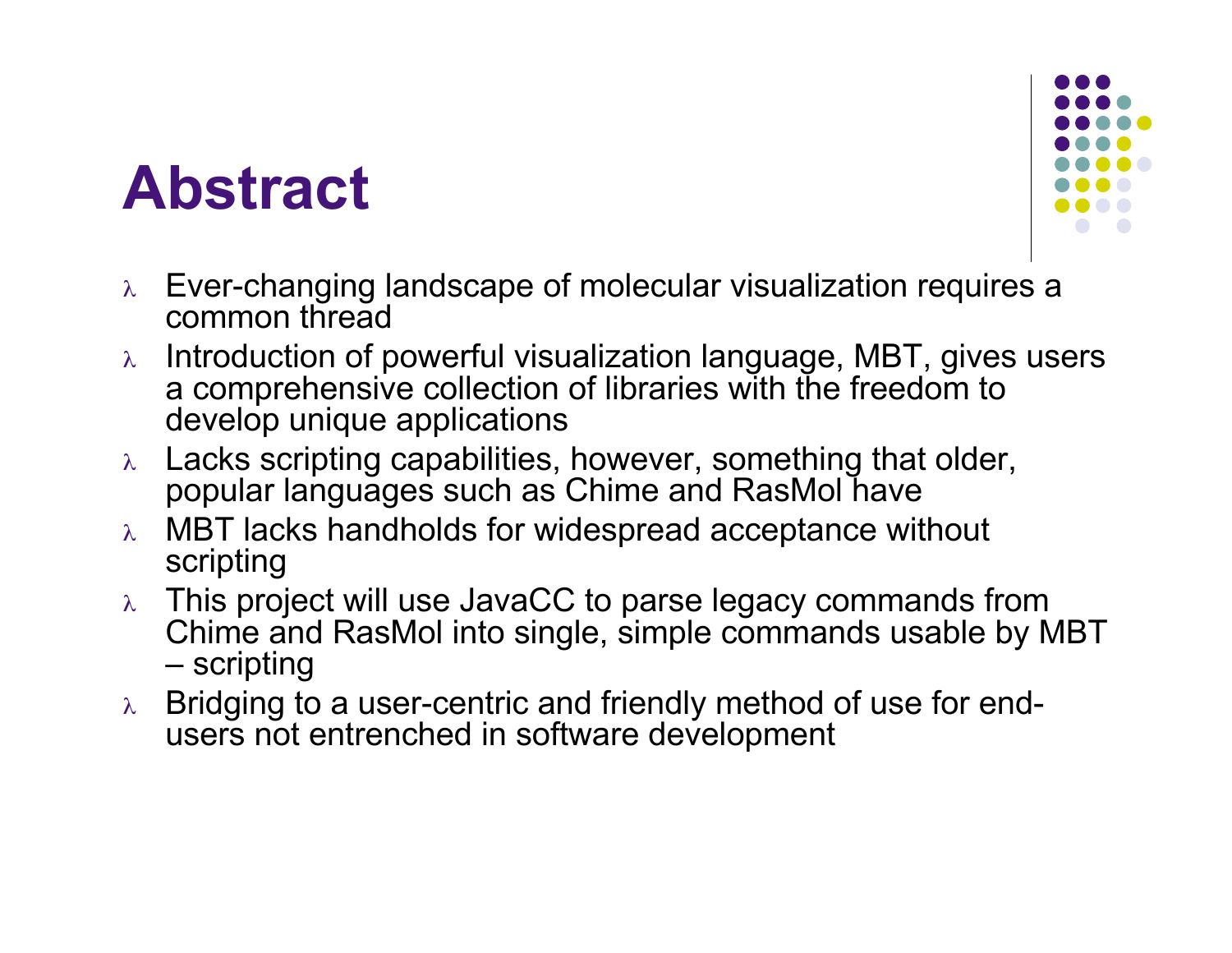# **Introduction**



- <sup>λ</sup> Description of Problem
	- <sup>λ</sup> Visualization software is always changing and it is tough for users to keep up
	- <sup>λ</sup> These users are often chemists, biologist, and physicists instead of computer scientists
	- $\lambda$  Desire to change with the times comes at a price users have to learn new application with potentially long learning curve
	- <sup>λ</sup> Methods of use should be transferable
		- <sup>λ</sup> Scripting
		- <sup>λ</sup> .pdb Files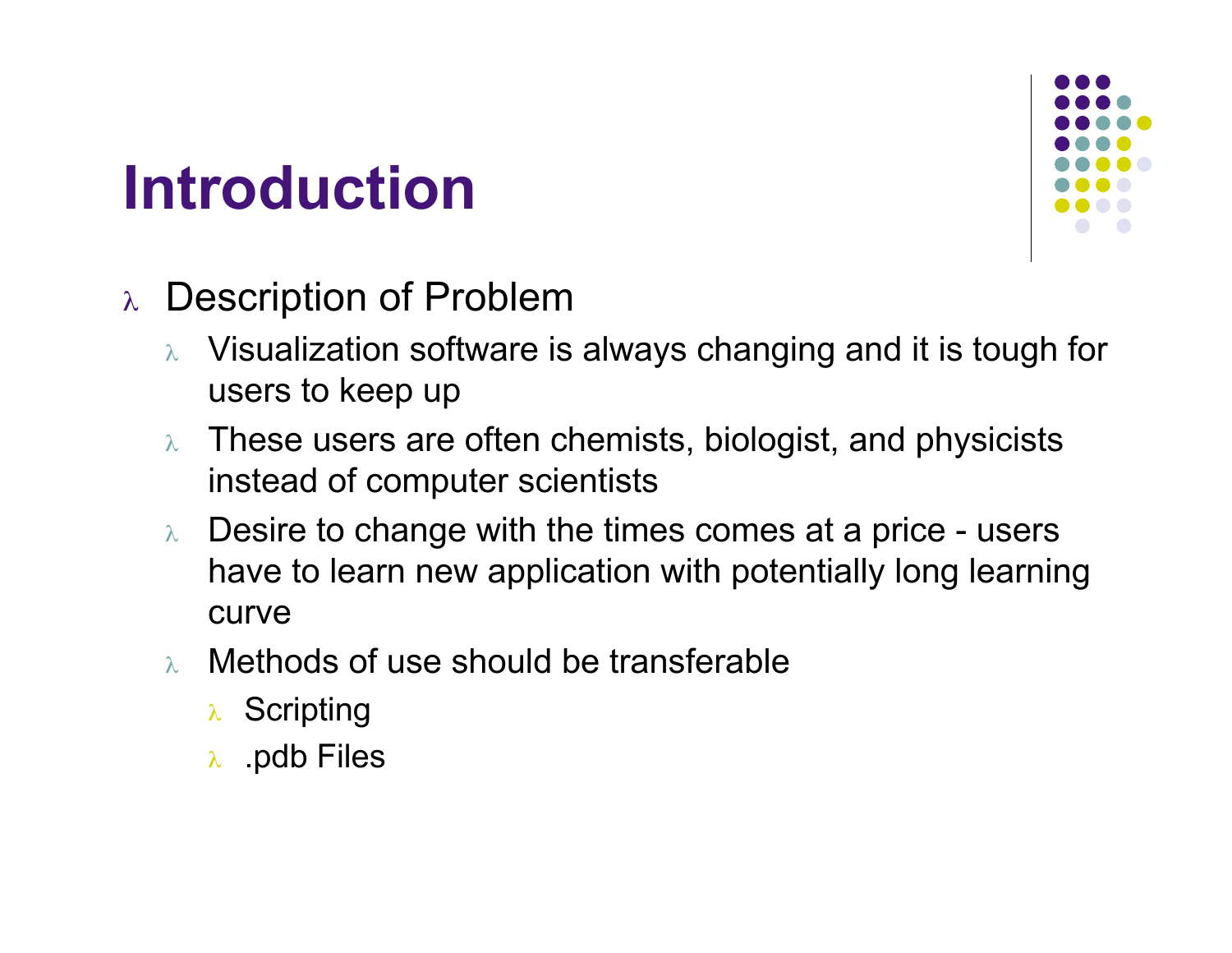# **Chime, RasMol, and MBT**

- $\lambda$  Two popular, older languages have scripting abilities and are widely used
	- $\lambda$  Chime: free but incomplete version supplied, not open source.
	- <sup>λ</sup> Chime: popular tool leads to many scripts being created
	- <sup>λ</sup> RasMol: older and unsupported
	- $\lambda$  RasMol: free, open source, command list is subset of Chime's
	- $\lambda$  RasMol: also large number of scripts existing for application
- $\lambda$  New toolkit, MBT, incorporates many of the benefits from Chime and RasMol, however not all of them
	- <sup>λ</sup> Open source, free
	- $\lambda$  Toolkit library that needs applications to render images and interact with molecule
	- <sup>λ</sup> Uses .pdb files to input compound data
		- <sup>λ</sup> Chemical information listed for each atom
		- $\lambda$  . pdb files are the same wherever used

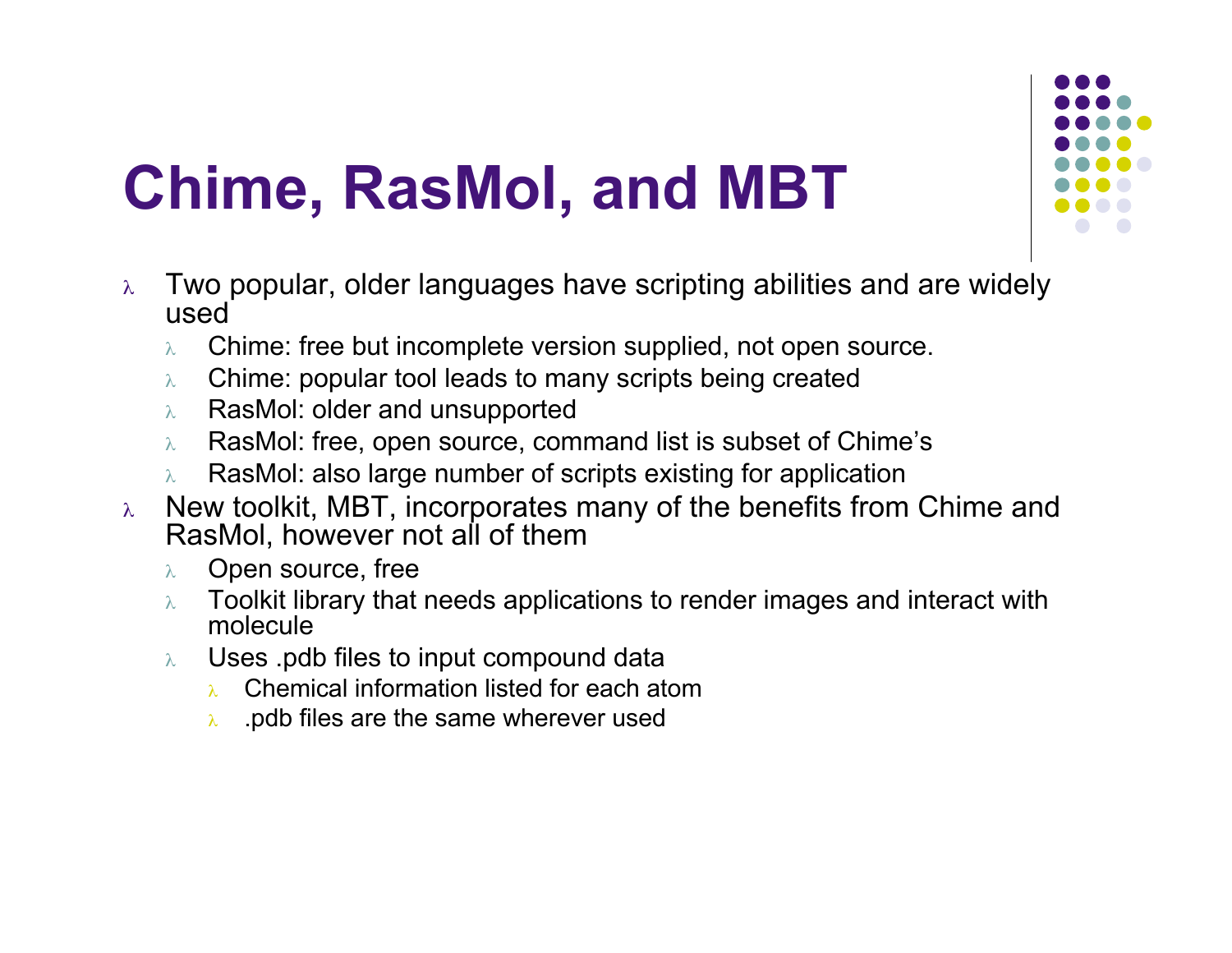# **Sample .pdb File**

|     | ATOM 1 OH OSP 1 -0.332 0.440 -0.016 1.00 0.00   |  |  |  |
|-----|-------------------------------------------------|--|--|--|
|     | ATOM 2 1HH OSP 1 0.596 0.456 0.228 1.00 0.00    |  |  |  |
|     | ATOM 3 2HH OSP 1 -0.596 -0.456 -0.228 1.00 0.00 |  |  |  |
|     | TER 4 OSP 1                                     |  |  |  |
| END |                                                 |  |  |  |

- <sup>λ</sup> Type of Component, Atom Serial Number, Atom Name, Coordinates of Atom
- $\lambda$  Conforms to standards identical each time used
- $\lambda$  Read by the viewer to manufacture initial view of the molecule.

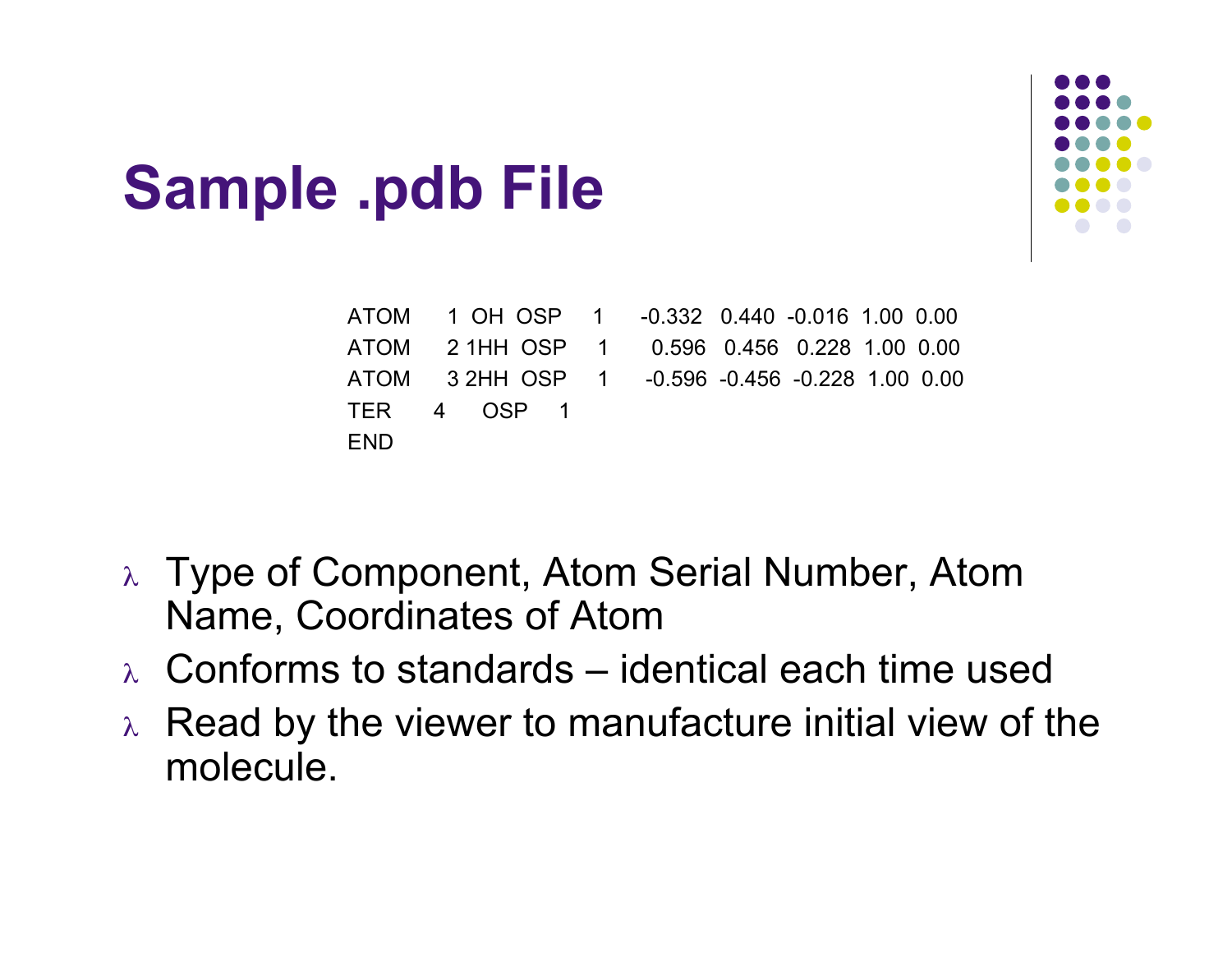## **MBT**



- <sup>λ</sup> Requires additional application to run
- <sup>λ</sup> MBT's libraries arranged in hierarchy which allows only a few classes to affect molecular components
- <sup>λ</sup> StructureStyles.java have hooks into atoms, bonds, residues, fragments, and chains

| <b>StructureStyles</b>                                                  |                                                                        |                                 |                                                      |                                                      |  |  |  |  |  |  |
|-------------------------------------------------------------------------|------------------------------------------------------------------------|---------------------------------|------------------------------------------------------|------------------------------------------------------|--|--|--|--|--|--|
| Atoms                                                                   | <b>Bonds</b>                                                           | <b>Residues</b>                 | <b>Fragments</b>                                     | Chains                                               |  |  |  |  |  |  |
| <b>Selection State</b><br>Color<br><b>Visibility</b><br>Radius<br>Label | <b>Selection State</b><br>Color<br><b>Visibility</b><br>Radius<br>Form | <b>Selection State</b><br>Color | <b>Selection State</b><br>Color<br><b>Visibility</b> | <b>Selection State</b><br>Color<br><b>Visibility</b> |  |  |  |  |  |  |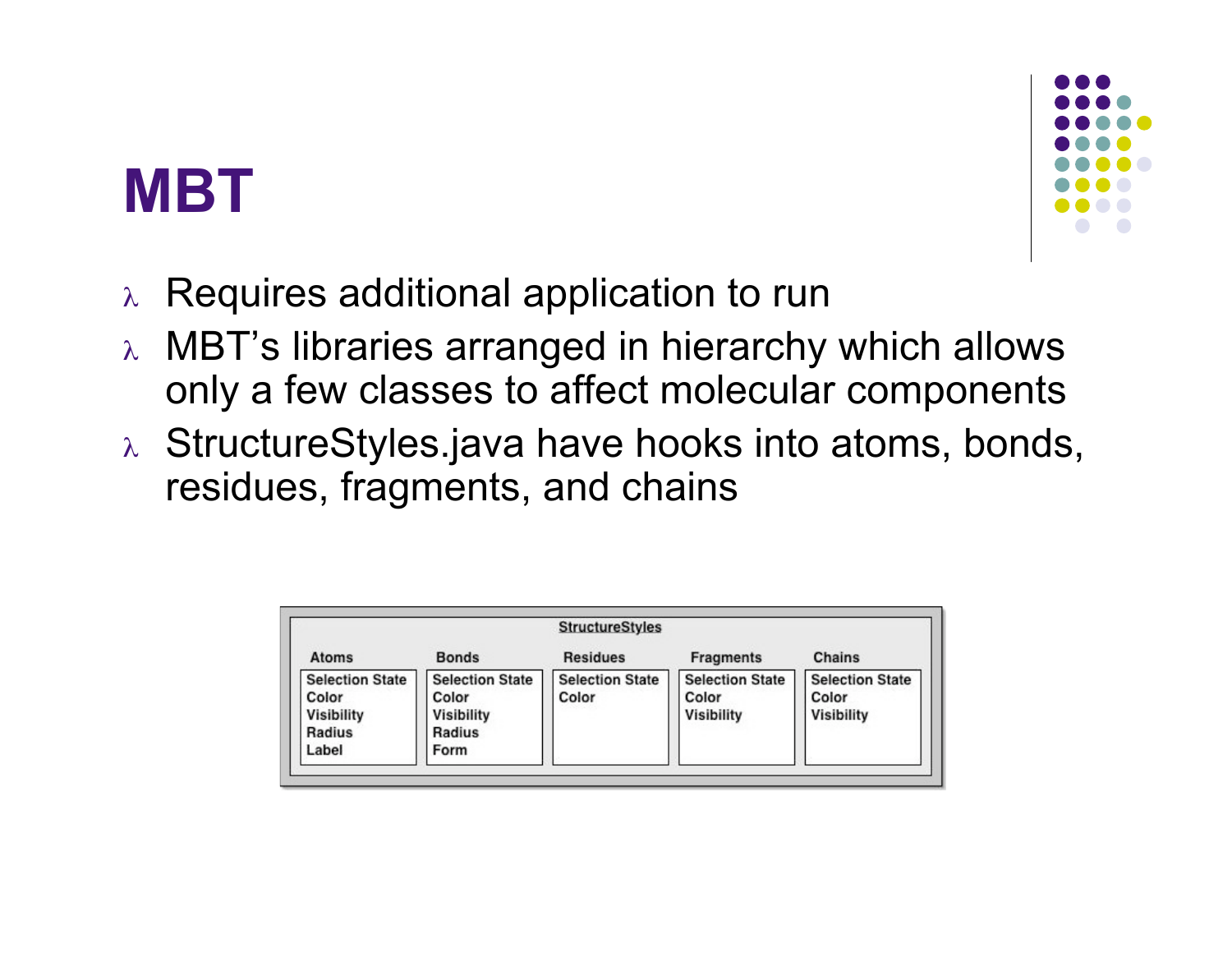## **Goals**



- <sup>λ</sup> Last component needed is a parser to evaluate input languages – JavaCC
- $\lambda$  Allows us to bridge from older languages to the new, via scripting
- <sup>λ</sup> Goals
	- $\lambda$  "This project was designed to create a parsing language that accepts scripting commands from two ancestor programs, checking them for correctness, and eventually using the commands to affect the chemical components in the modified molecular visualization toolkit"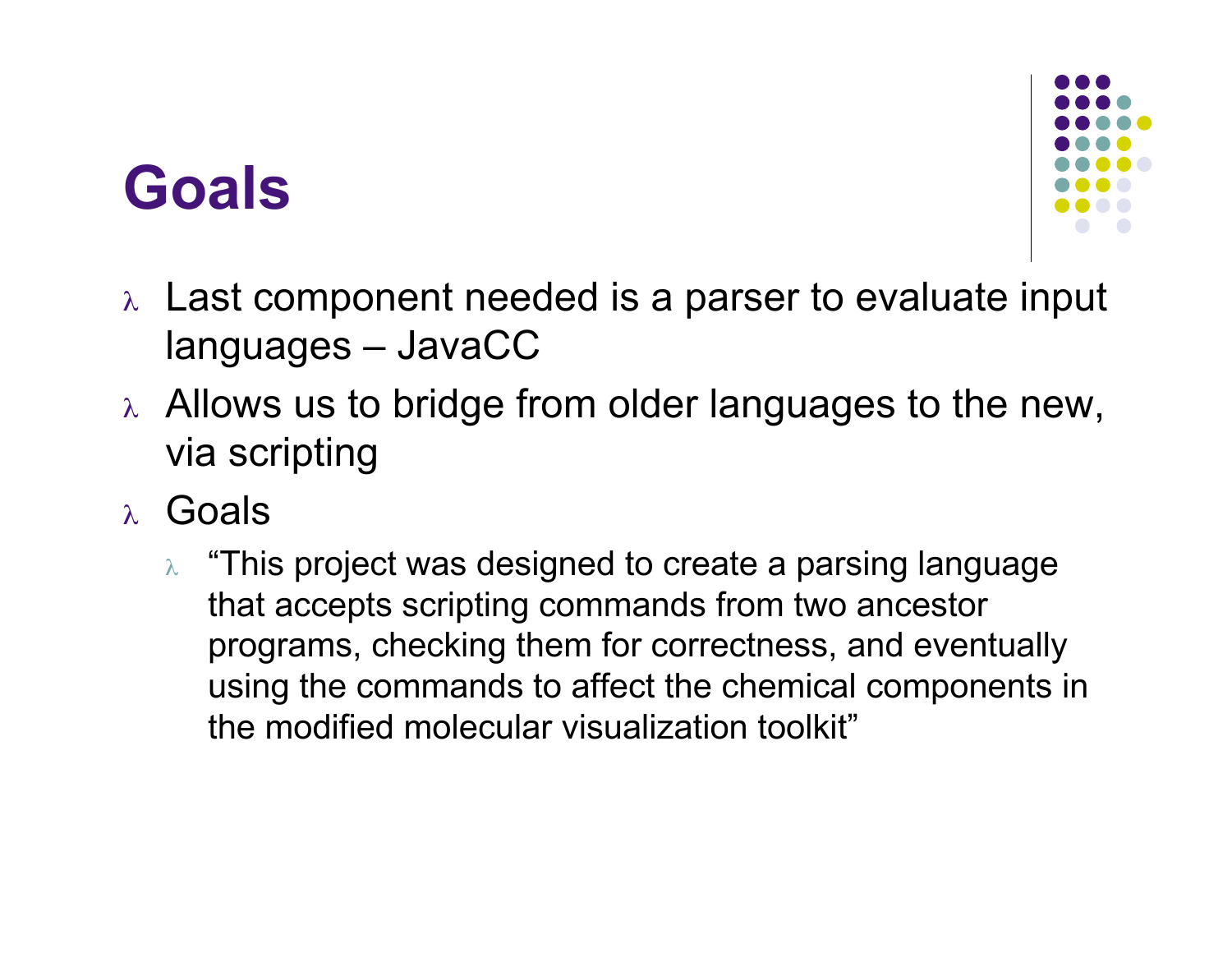# **Scripting**



- <sup>λ</sup> What is scripting?
	- $\lambda$  Classic method of execution there is no way to change variables or run methods after compiling without a portal into the program
	- <sup>λ</sup> Graphical programs have pull-down menus
	- <sup>λ</sup> Scripting allows users to make changes without the knowledge of target applications
	- $\lambda$  Easy to remember, accessible commands that run more complex pieces of code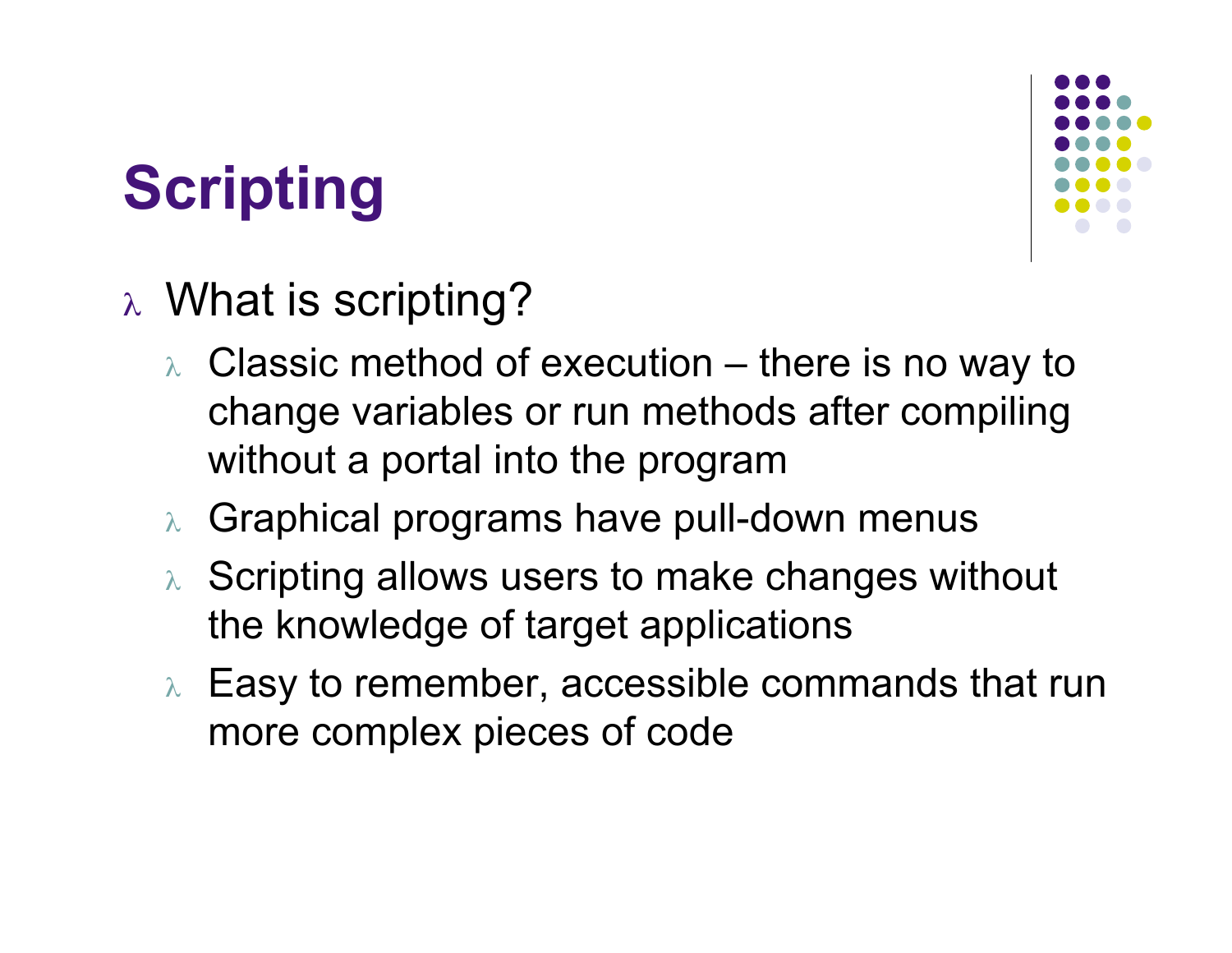# **Scripting Example**

- <sup>λ</sup> Scripting command to select all components in a molecule: "select all"
- <sup>λ</sup> MBT method to select all components:

public void selectAll() {

selection.clearAll();

setAtomSelection( selection.getMin(),

selection.getMax(), true );

bondSelection.clearAll();

setBondSelection( bondSelection.getMin(),

bondSelection.getMax(), true ); }

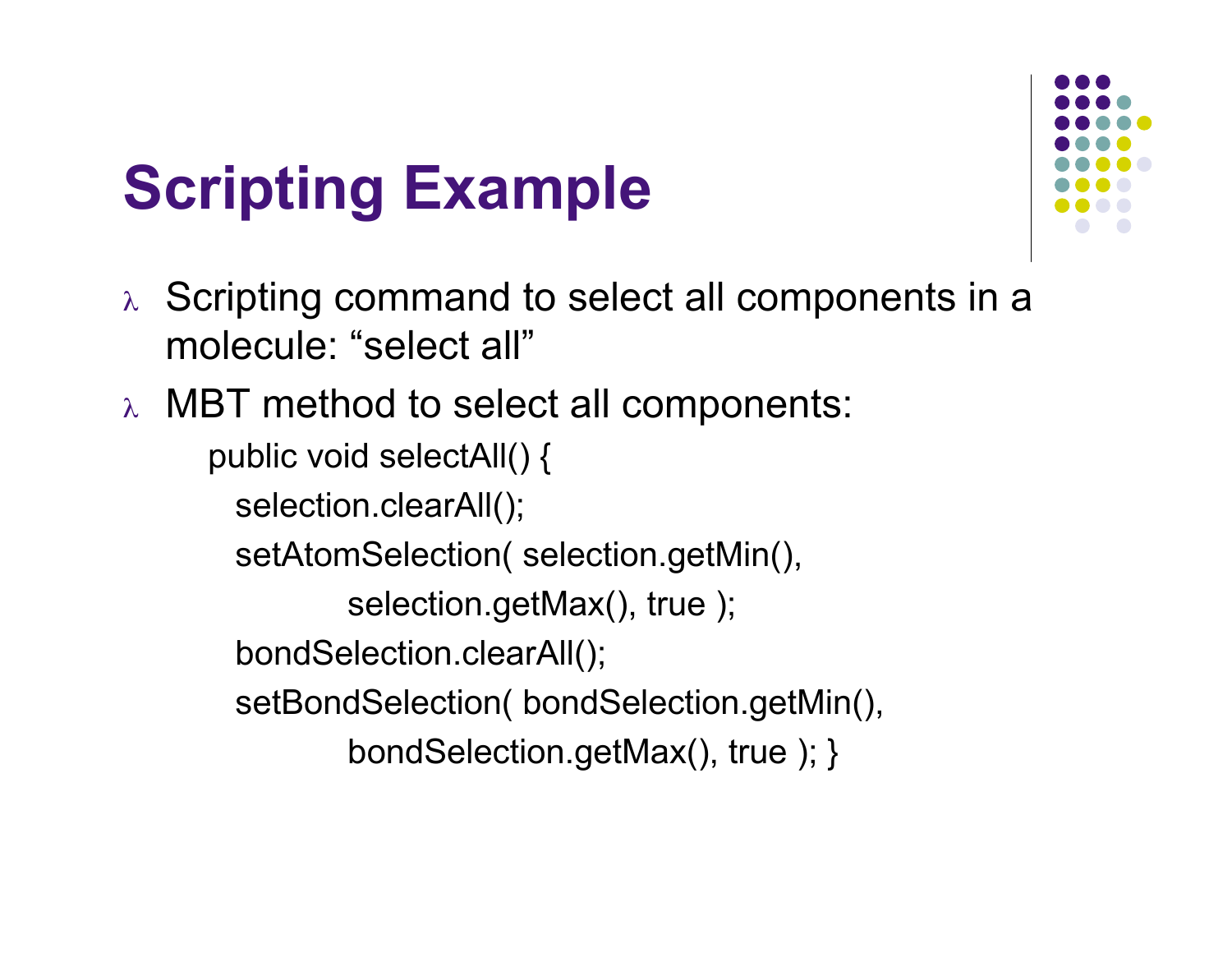# **Importance of Scripting**



- <sup>λ</sup> Chime and RasMol have scripting ability, while MBT does not
- $\lambda$  It was the void we decided to fill commands that were used to run Chime and RasMol could be made to execute MBT methods
- $\lambda$  In this way, users without a comprehensive background in programming can jump to a toolkit like MBT by reusing familiar commands
- $\lambda$  Gives the user a simple method of interaction once application has been compiled and executed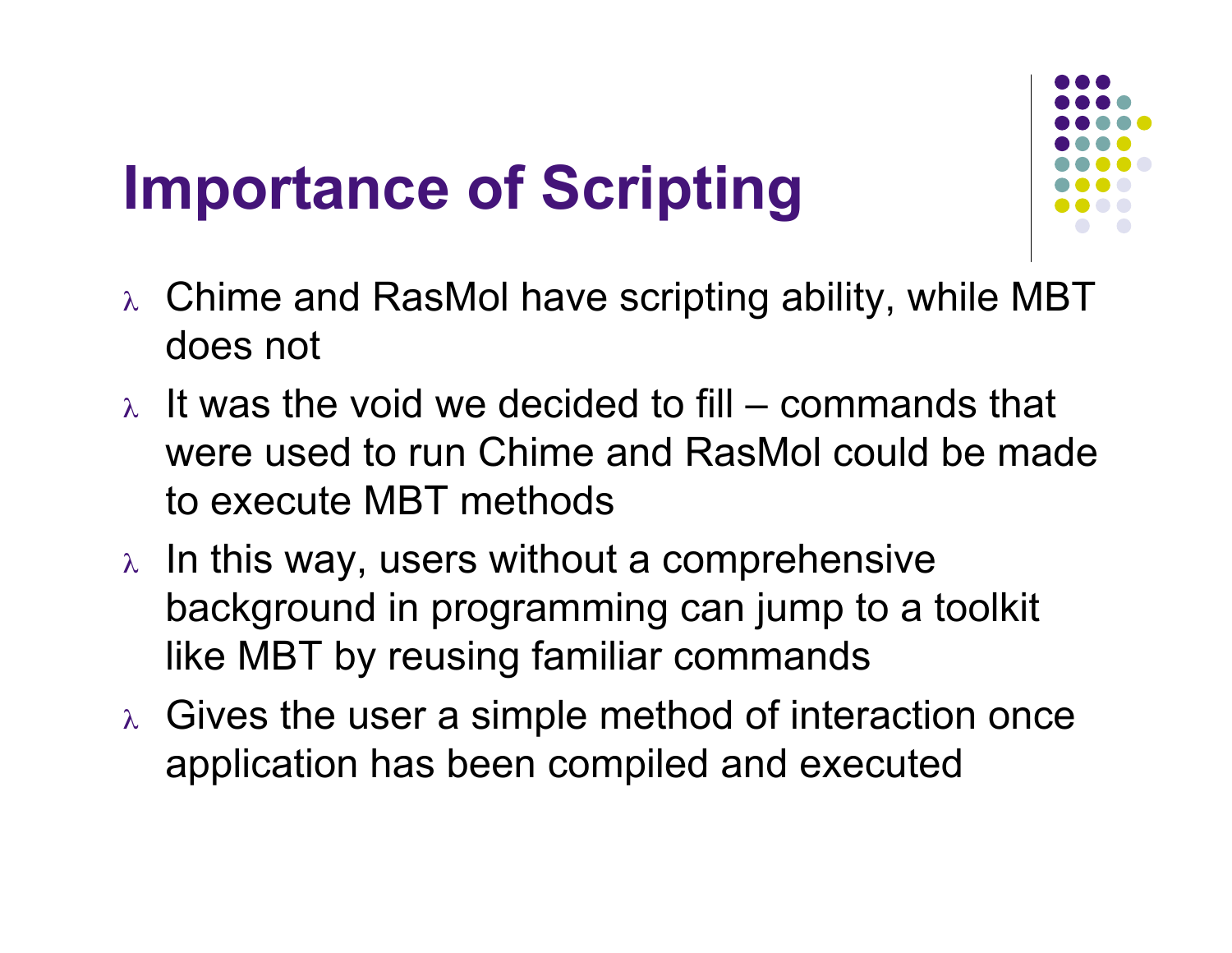# **Using MBT for Visualization**

- λ MBT is a library and not a free-standing application
- $\lambda$  Hierarchies are arranged to be intuitive
- λ Users can create applications to fit specific needs
- λ MBT can be used to render and display molecules either 2D or 3D using Java3D
- $λ$  Also allows non-graphical manipulation of molecules loading the same .pdb files lets the user create a virtual representation and change parts of the components without ever seeing the molecule
- $\lambda$  Scripting can act on either type of representation

| Chains                                 | <b>StructureMap</b> |   |                  |   |   |   |   |                              |              |              |   |   |        |   |         |   |   |                 |   |   |   |   |   |   |         |   |
|----------------------------------------|---------------------|---|------------------|---|---|---|---|------------------------------|--------------|--------------|---|---|--------|---|---------|---|---|-----------------|---|---|---|---|---|---|---------|---|
|                                        |                     |   | C ("Amino Acid") |   |   |   |   |                              |              |              |   |   |        |   |         |   |   | C ("Ligand")    |   |   |   |   |   |   |         |   |
| <b>Fragments (Secondary Structure)</b> |                     |   |                  |   |   |   |   |                              |              |              |   |   |        |   |         |   |   |                 |   |   |   |   |   |   |         |   |
|                                        | F ("Helix")         |   |                  |   |   |   |   |                              |              | F ("Coil")   |   |   |        |   |         |   |   | F ("Undefined") |   |   |   |   |   |   |         |   |
| <b>Residues</b>                        |                     |   |                  |   |   |   |   |                              |              |              |   |   |        |   |         |   |   |                 |   |   |   |   |   |   | Ligands |   |
| R                                      |                     | R |                  | R |   |   |   | R                            |              |              | R |   |        | R |         |   | R |                 |   |   | R |   |   |   | R       |   |
| <b>Atoms</b>                           |                     |   |                  |   |   |   |   |                              |              |              |   |   |        |   |         |   |   |                 |   |   |   |   |   |   |         |   |
| A<br>А<br>A<br>A                       | A<br>А              | A | A<br>А           | А | A | A | A | $\mathsf{A}$<br>$\mathsf{A}$ | $\mathsf{A}$ | $\mathsf{A}$ |   |   | AAAAAA |   | $A$ $A$ | A | A | A<br>A          | A | A | А | A | А | А | $A$ $A$ |   |
| <b>Bonds</b>                           |                     |   |                  |   |   |   |   |                              |              |              |   |   |        |   |         |   |   |                 |   |   |   |   |   |   |         |   |
| в<br>в                                 | B                   | в |                  | B | в |   | в |                              | в            | в            |   | в | в      |   | в       | в |   | в               |   | в |   | в |   | в |         | в |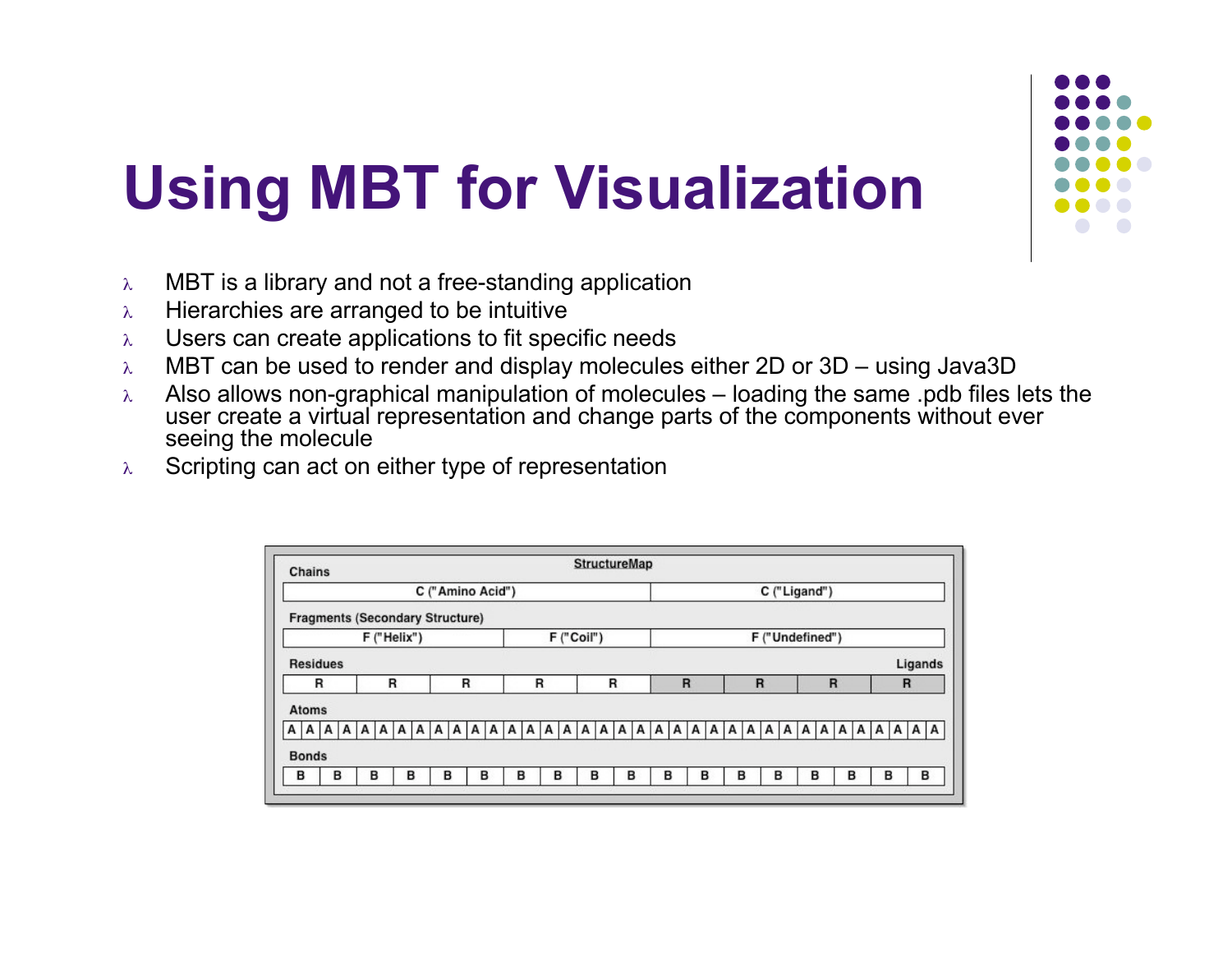## **Architecture**

- Designed to compile programming languages
- <sup>λ</sup> Can analyze any left-decent grammar
- <sup>λ</sup> Tokens are the lowest common denominator
- <sup>λ</sup> Consume tokens, process them, and analyze them for correctness
- $\lambda$  Tokens act as reserve words that disallow their use elsewhere in the program

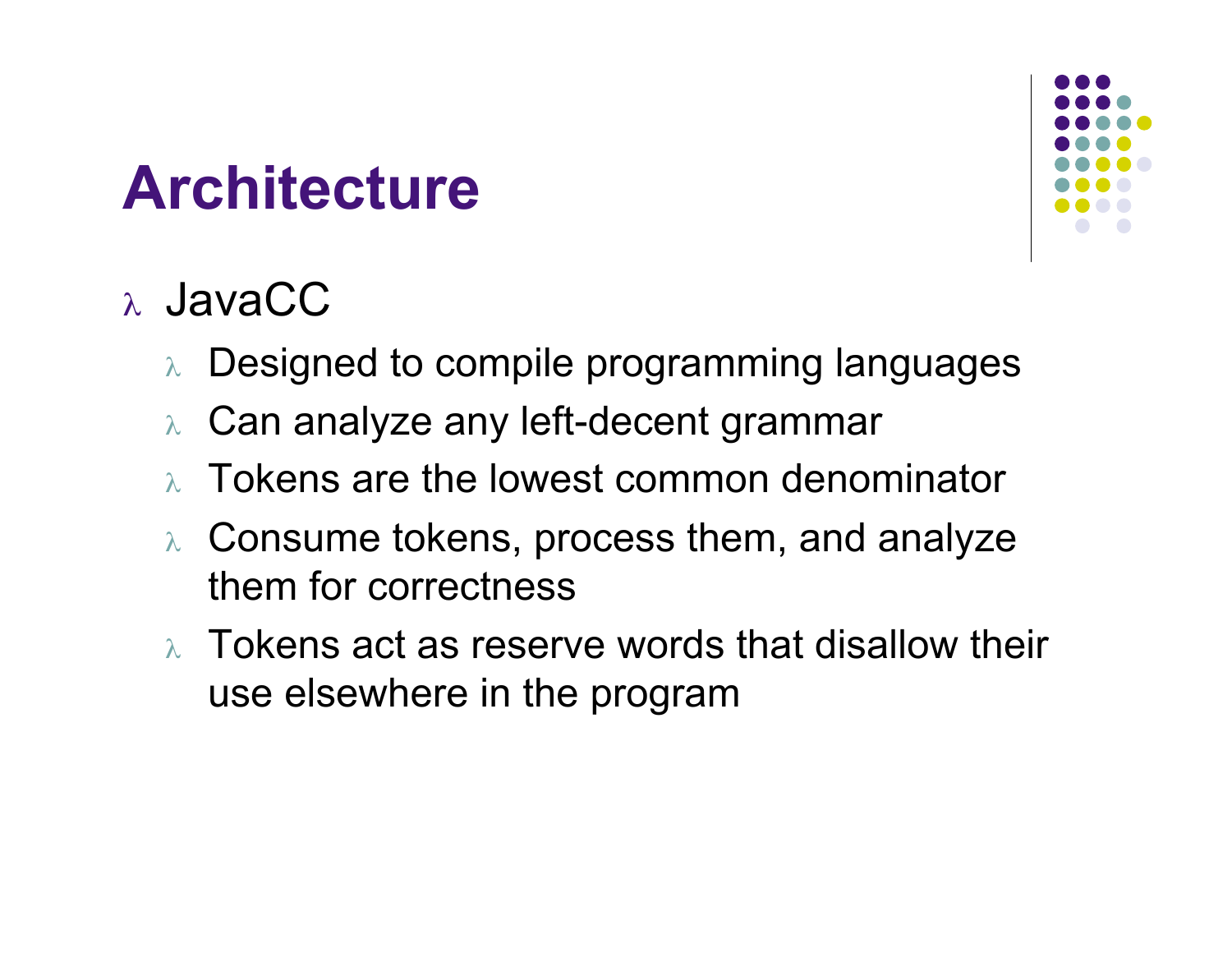## **Architecture - JavaCC**

- <sup>λ</sup> User defines the grammar which JavaCC program uses to analyze
- $\lambda$  Rules are added as needed making the grammar as flexible as needed
- <sup>λ</sup> Only requirement: grammar is non-ambiguous so no infinite loops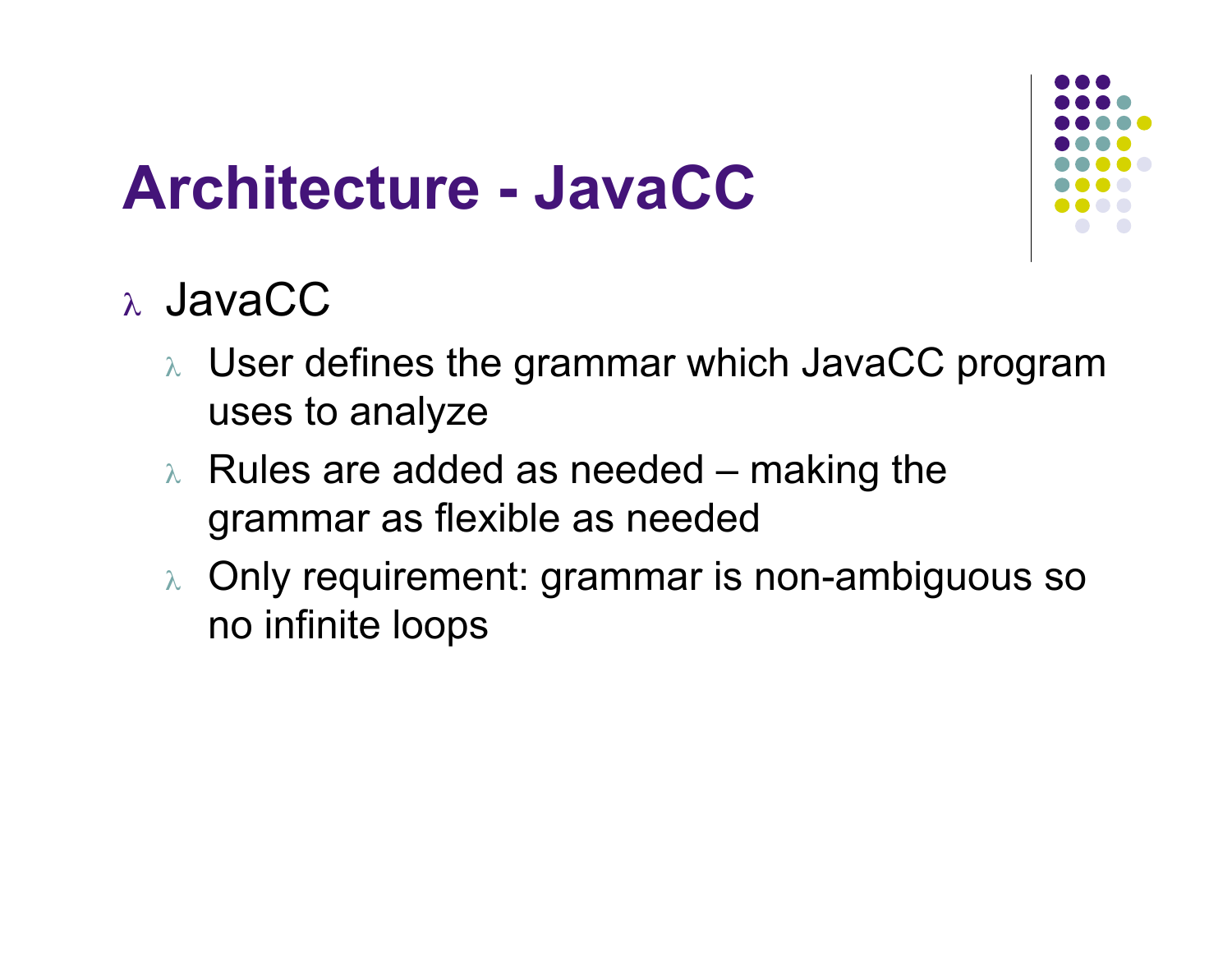## **Architecture - JavaCC**

- $\lambda$  Tokens can be anything regular expressions, keywords, or literals
- <sup>λ</sup> 2 distinct functions
	- $\lambda$  Token Manager separates commands into tokens (as defined by grammar – whatever size)
	- $\lambda$  Parser examines the rules to try to match tokens, in order, to the functions defined in the program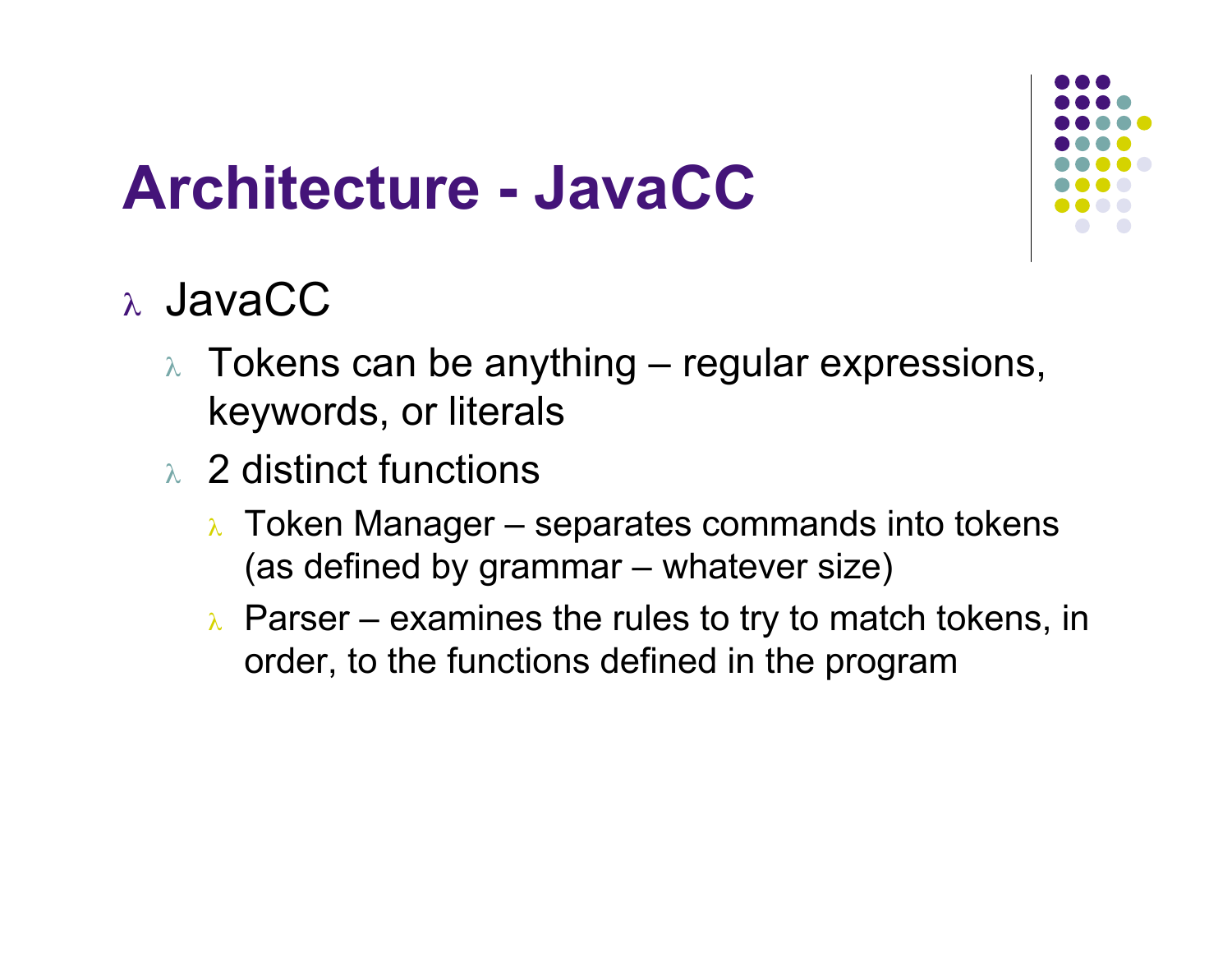## **Architecture - JavaCC**

- $\lambda$  LOOKAHEAD used to notify the program of a way to avoid ambiguity
- <sup>λ</sup> By specifying number of tokens ahead of consumed token to check, parsing path directed around spots with similar command structures
	- $\lambda$  E.g.: LOOKAHEAD(2) color() two or more functions begin with the same token < COLOR >. Alert parser to check 2 tokens ahead of consumed token, instead of 1
- <sup>λ</sup> Most of the program can operate in a processor efficient manner, only slowing down when meets with stumbling block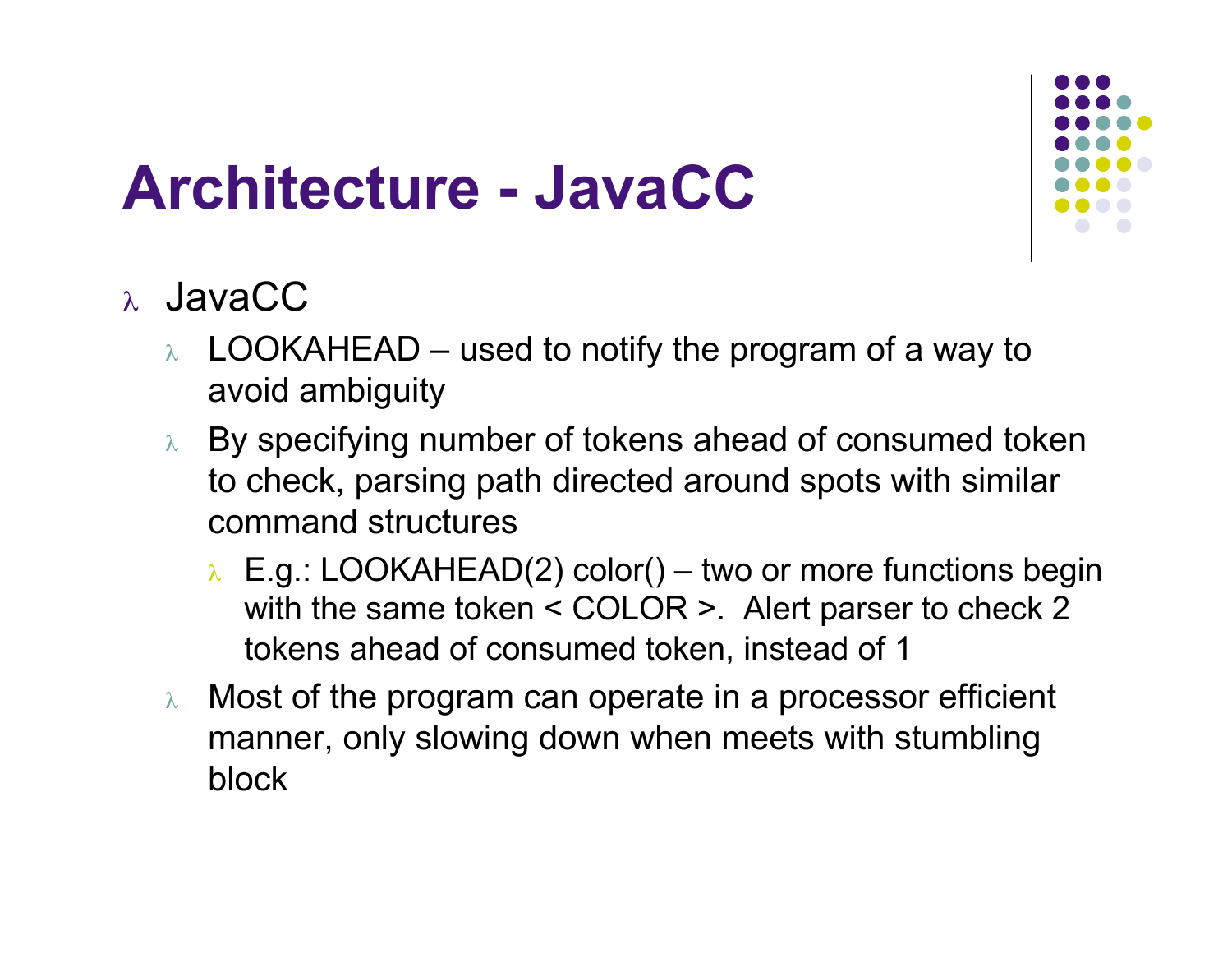# **Architecture – JavaCC / ChimeParser.jj**

```
λ PARSER_BEGIN( ChimeParser )
    /* IMPORTS – entire MBT library, each package, and any needed Java imports */
          public class ChimeParser {
                     /* global variable declaration – must be static */
                     private static Explorer explorer = new Explorer();
                     public static void main( String args[] ) throws ParseException {
                                …
                                explorer.initialize();
                                try {
                                           parser.cmdList();
                                } catch ( ParseException e ) {
                                           System.out.println( e.getMessage() );
                                           System.out.println
                                           ( "ChimeParser: Encountered errors during parse.");
                                }
                      }
           }
PARSER_END( ChimeParser )
```
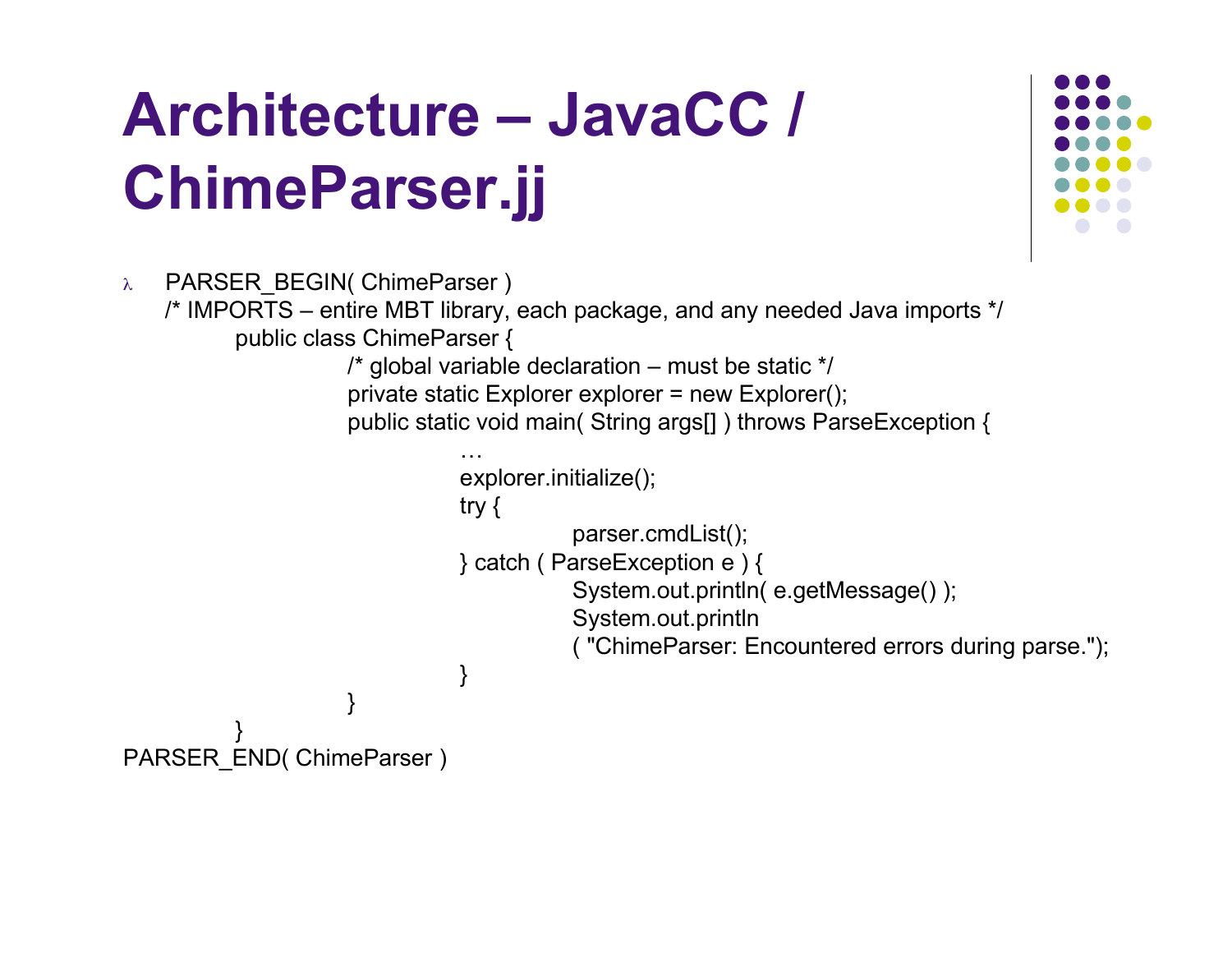# **Architecture – JavaCC / ChimeParser.jj**



<sup>λ</sup> TOKEN : /\* command list \*/ { < ANIM : "anim" | "animation" > | < DIRECTION : "direction" > }

```
λ void anim() :
```

```
{
       String animStr;
       Token animTok, lastTok;
}
{
       animTok = < ANIM >animStr = animParser()
        {
                    System.out.println( animTok.image + " " + animStr );
        }
       [ lastTok = < SEMICOLON >
        {
                   insertSemiColon();
       } ]
}
```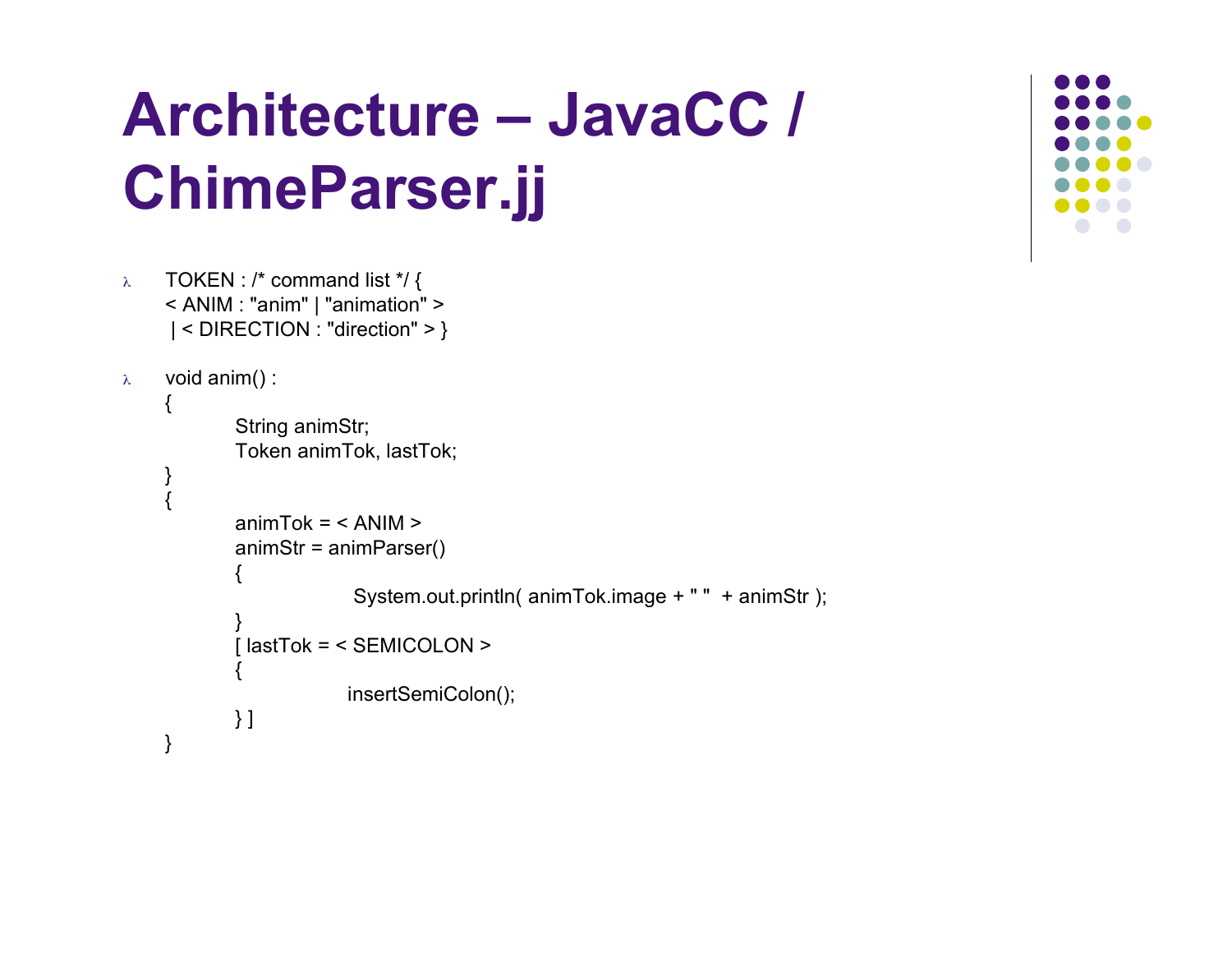## **Architecture - MBT**

### <sup>λ</sup> MBT - packages

- λ *edu.sdsc.mbt:* This package provides classes which define the core data storage containers for the MBT toolkit. **StructureMap**
- λ *edu.sdsc.mbt.filters:* This package provides classes which enable filtering or subsetting of a structure's constituent components.
- λ *edu.sdsc.mbt.gui:* This package provides classes which implement graphical user interface (GUI) component classes for MBT.
- λ *edu.sdsc.mbt.io:* This package provides classes which enable molecular biology data sets (such as protein structures, sequence data, etc) to be loaded into an MBT application as a Structure object.
- λ *edu.sdsc.mbt.util:* This package provides classes which implement extra functionality on top of the core MBT classes (that is, capabilities that are not absolutely required by, or would otherwise overcomplicate, the core classes).
- λ *edu.sdsc.mbt.viewables:* This package provides classes which enable molecular biology data to be represented as visible/renderable viewable objects, plus, this package defines a top-level StructureDocument object to encapsulate the complete state of these objects and properties.
- λ *edu.sdsc.mbt.viewers:*This package provides classes which enable data to be graphically visualized or to be processed by other means based upon coordinated events (that is, any MBT component that wishes to observe data and then respond and interact to changes in that data).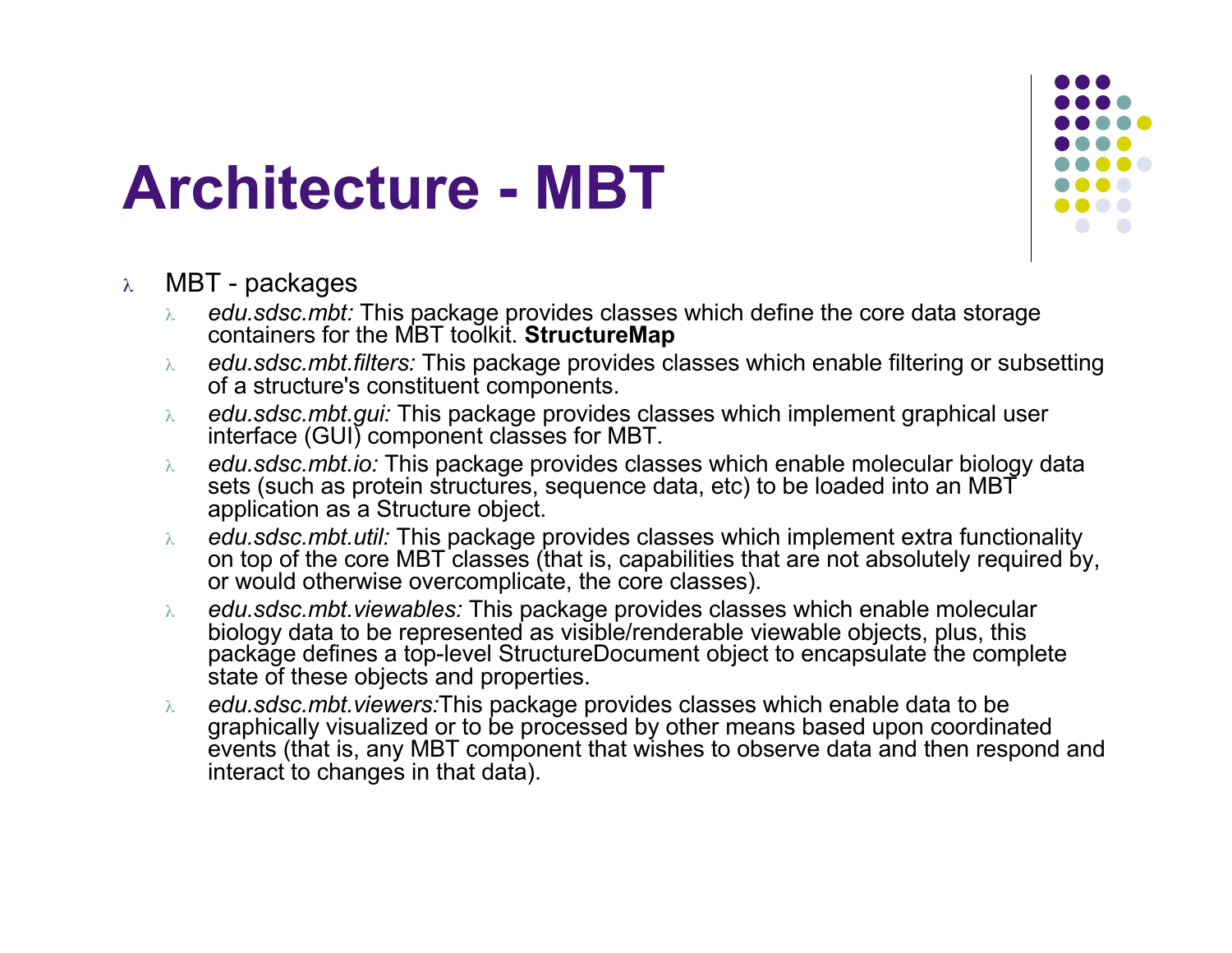## **Architecture - MBT**

}

### <sup>λ</sup> MBT

- λ Classes StructureStyles and StructureMap used the most when developing ChimeParser.jj
- $\lambda$  Spans the hierarchy can make direct calls to the basic components as well as accessing collections
- $\lambda$  StructureStyles contains most of the methods to make changes such as color, selection, and visibility
	- λ Method calls directly from Explorer.java : structureStyles.setBondSelection ( index, index, true );
- λ StructureMaps edu.sdsc.mbt package and arranges the components after a Structure object is created
	- Accessed whenever need to isolate a component, like the atoms, and check each one in turn:
		- for( int index = 0; index < bondCount; index + + ) {

Bond bond = structureMap.getBond( index );

| <b>Package</b>              |                           |                        |                          | <b>Application</b>        |      |                   |  |  |  |  |
|-----------------------------|---------------------------|------------------------|--------------------------|---------------------------|------|-------------------|--|--|--|--|
| viewers<br>(GUI)            |                           | <b>StructureViewer</b> | <b>SequenceViewer</b>    |                           |      | <b>TreeViewer</b> |  |  |  |  |
| viewables<br>(presentation) |                           |                        | <b>StructureDocument</b> |                           |      |                   |  |  |  |  |
|                             |                           |                        | <b>StructureStyles</b>   | <b>StructureStyles</b>    |      | authored          |  |  |  |  |
| edu.sdsc.mbt                |                           |                        | <b>StructureMap</b>      | <b>StructureMap</b>       |      | derived           |  |  |  |  |
| (data)                      |                           |                        | <b>Structure</b>         | <b>Structure</b>          |      | raw               |  |  |  |  |
|                             |                           |                        | <b>StructureFactory</b>  |                           |      |                   |  |  |  |  |
| io                          |                           |                        |                          |                           |      |                   |  |  |  |  |
| $(i/\alpha)$                | <b>CifStructureLoader</b> |                        |                          | <b>PdbStructureLoader</b> |      | EJB, OpenMMS,     |  |  |  |  |
|                             |                           |                        |                          |                           |      |                   |  |  |  |  |
|                             |                           | Data                   | Data                     |                           | Data |                   |  |  |  |  |

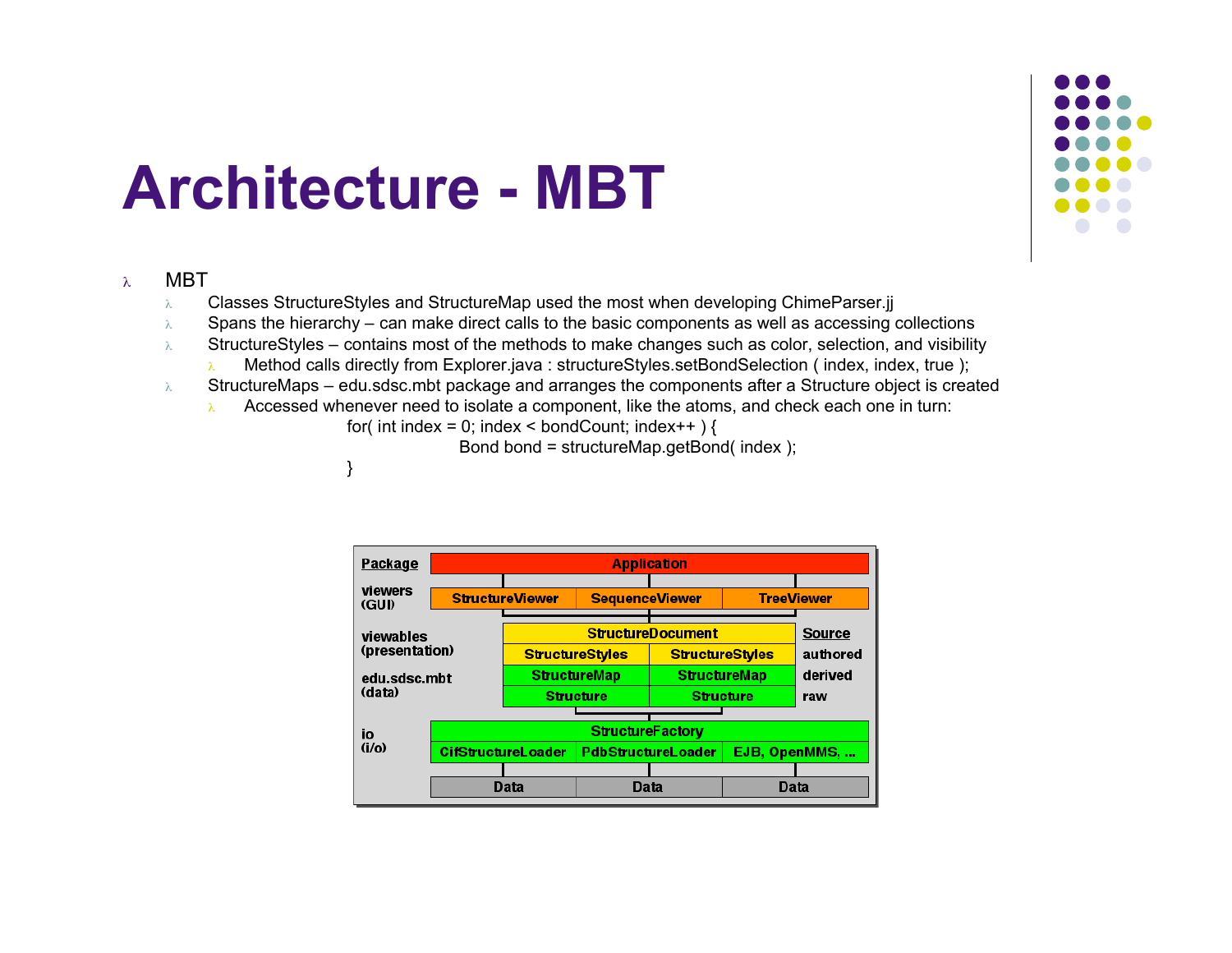

## **Architecture - MBT**

### <sup>λ</sup> Explorer.java

- $\lambda$  The viewer chosen to render the molecule
- $\lambda$  Not fully implemented, but was designed to make basic changes to the molecule
- <sup>λ</sup> Other viewers developed to access specific type of component or chemical interaction (i.e.: hydrogen bonds or visualizing single nucleotide polymorphisms (SNP) )
- <sup>λ</sup> Additional methods added to support ChimeParser.jj
	- <sup>λ</sup> hbonds( boolean selected)
	- <sup>λ</sup> labels( boolean selected )
	- <sup>λ</sup> selectAtoms( boolean selected)
	- <sup>λ</sup> setBonds( boolean selected) / setAllBonds( boolean selected)
	- <sup>λ</sup> setAtomColorByRGB( float[] colors ) / setBondColorByRGB( float[] colors )
	- <sup>λ</sup> updateAtomColors( StructureStyles ss, boolean selected ) / updateBondColors( StructureStyles ss, boolean selected )

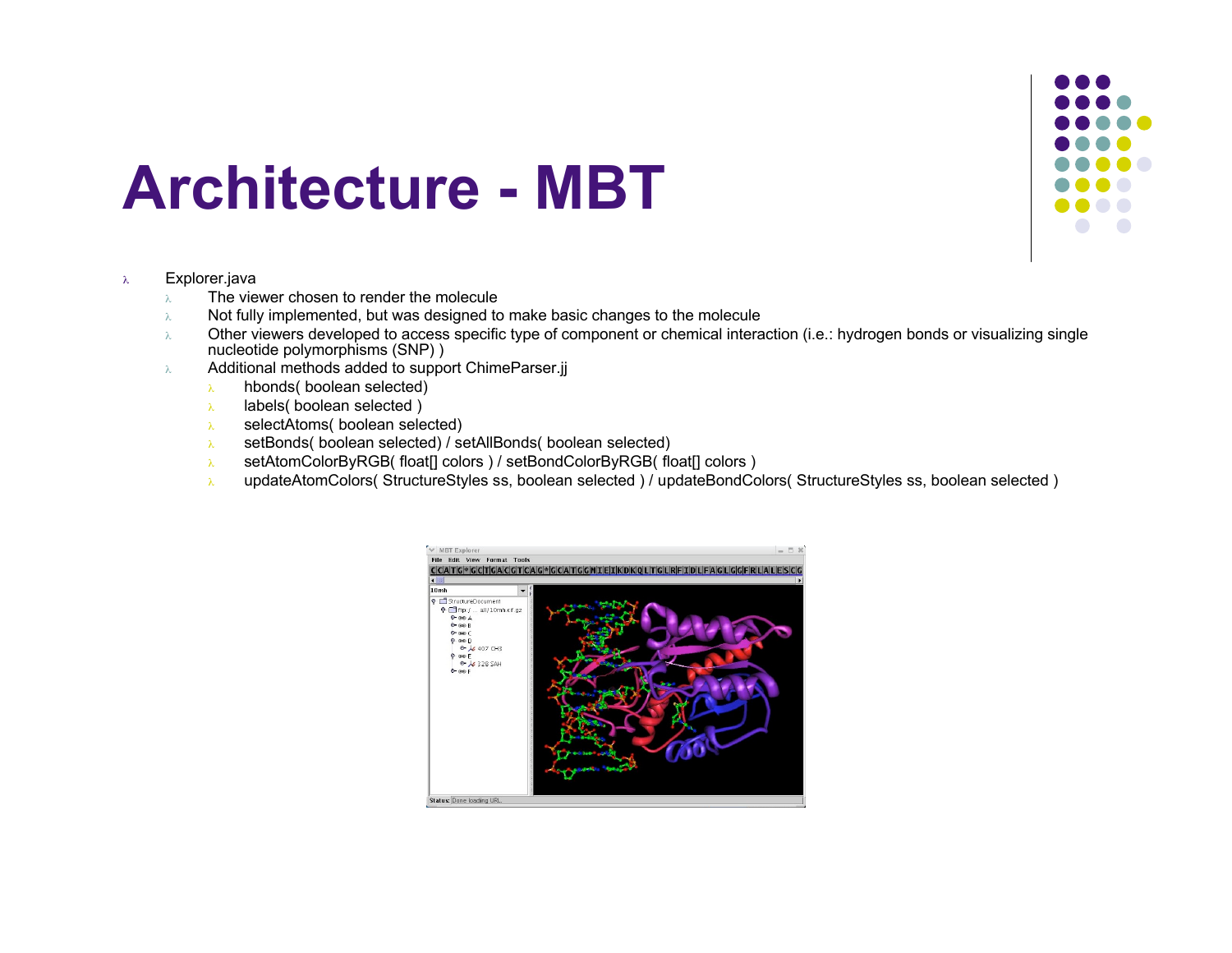## **Execution**

- <sup>λ</sup> ChimeParser.jj first point of execution, responsible for parsing input commands
	- <sup>λ</sup> Running: % java ChimeParser
	- $\lambda$  Await input command to begin token manager
	- <sup>λ</sup> i.e.: color list {listname} [color] {list of colors} broken down to defined tokens: <color>, <list>, <allowable string regular expression> , [<color>], (<valid color>)+



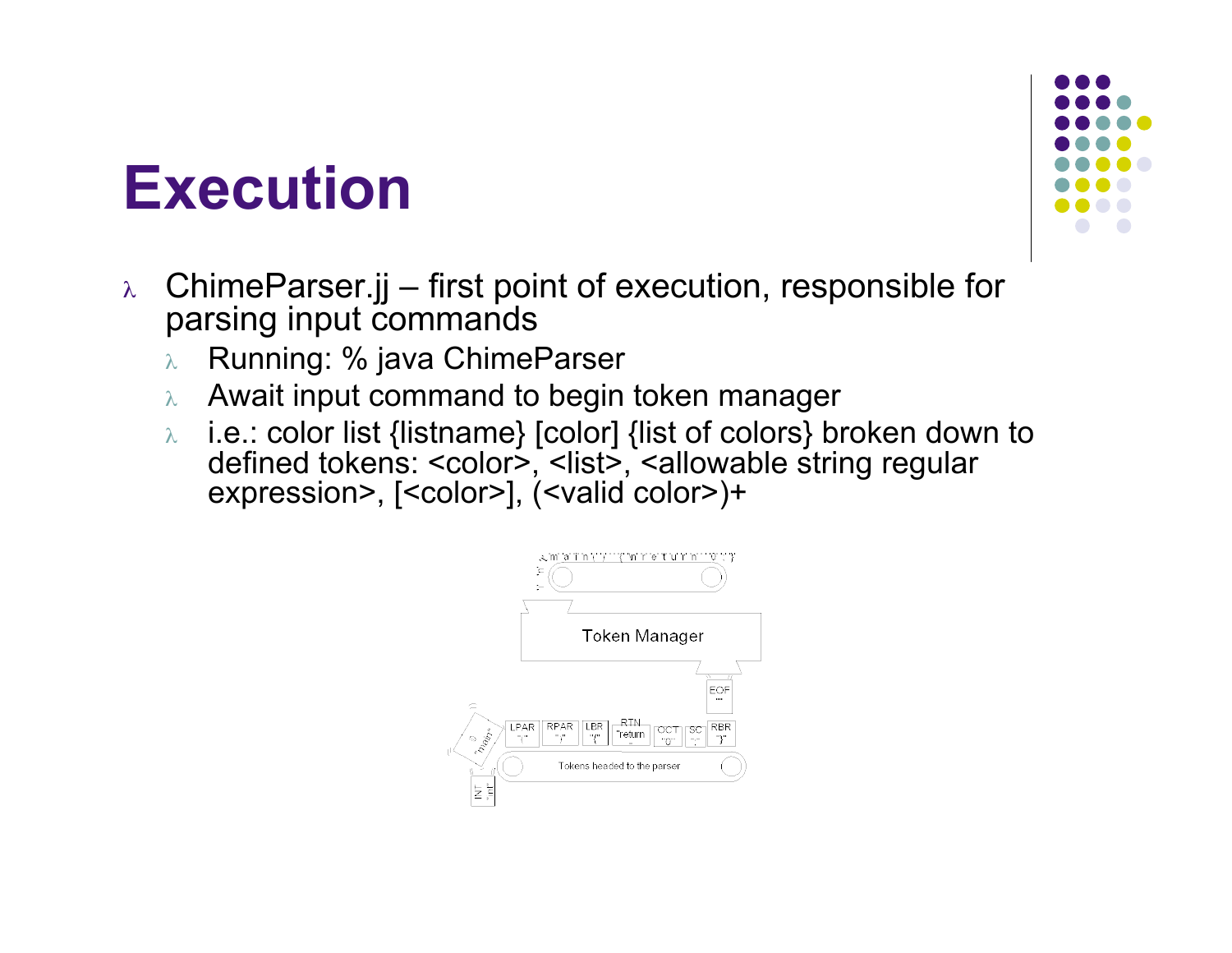## **Execution**



## <sup>λ</sup> ChimeParser.jj

- $\lambda$  Parser was then applied to token stream to check for correctness
- $\lambda$  Initializes an Explorer object when executes the main method
- $\lambda$  Drops into the command functions, checking each for possible entrance
	- <sup>λ</sup> Once finds matching first token, enters into that command's parsing tree (left-decent), comparing to operating grammar

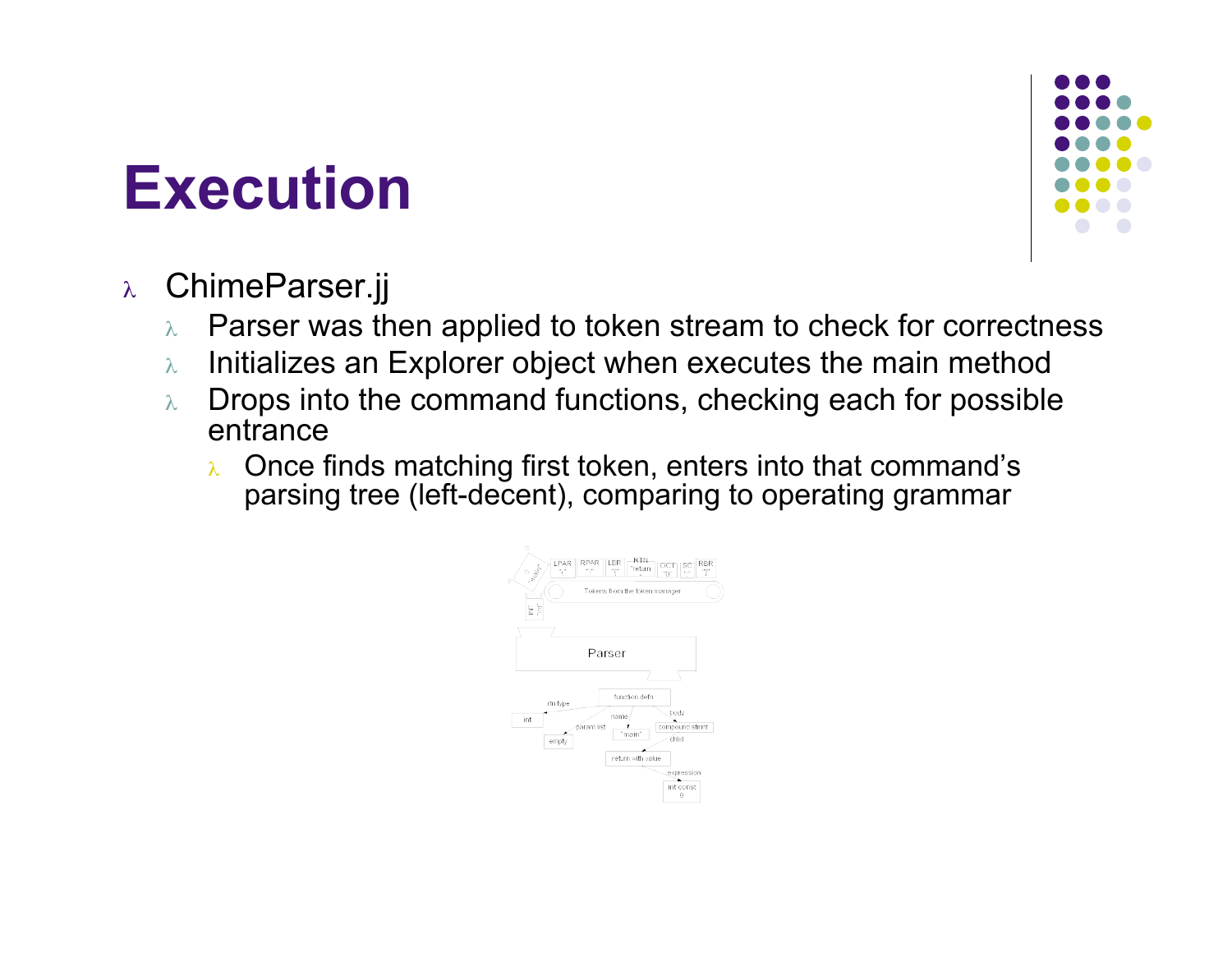

## **Execution**

## <sup>λ</sup> Program execution

- <sup>λ</sup> % javacc ChimeParser.jj
	- <sup>λ</sup> Creates 7 .java files:
		- ♣ ChimeParser.java transformation of grammar definitions to Java code
		- ♣ ChimeParserConstants.java
		- ♣ ChimeParserTokenManager.java
		- ♣ ParseException.java
		- ♣ SimpleCharacterStream.java because using default options with ChimeParser.jj
		- ♣ Token.java
		- ♣ TokenMgrError.java
- <sup>λ</sup> % javac \*.java compiles all .java in directory (including Explorer.java )
- <sup>λ</sup> % java ChimeParser ['<'] [<command filename>]
	- <sup>λ</sup> '<': force commands from file to be taken individually from Standard.in
	- <sup>λ</sup> <command filename>: file user wishes to parse
	- <sup>λ</sup> with no "load" command, commands will echo back to user if correct
- <sup>λ</sup> % <commands user wishes to parse>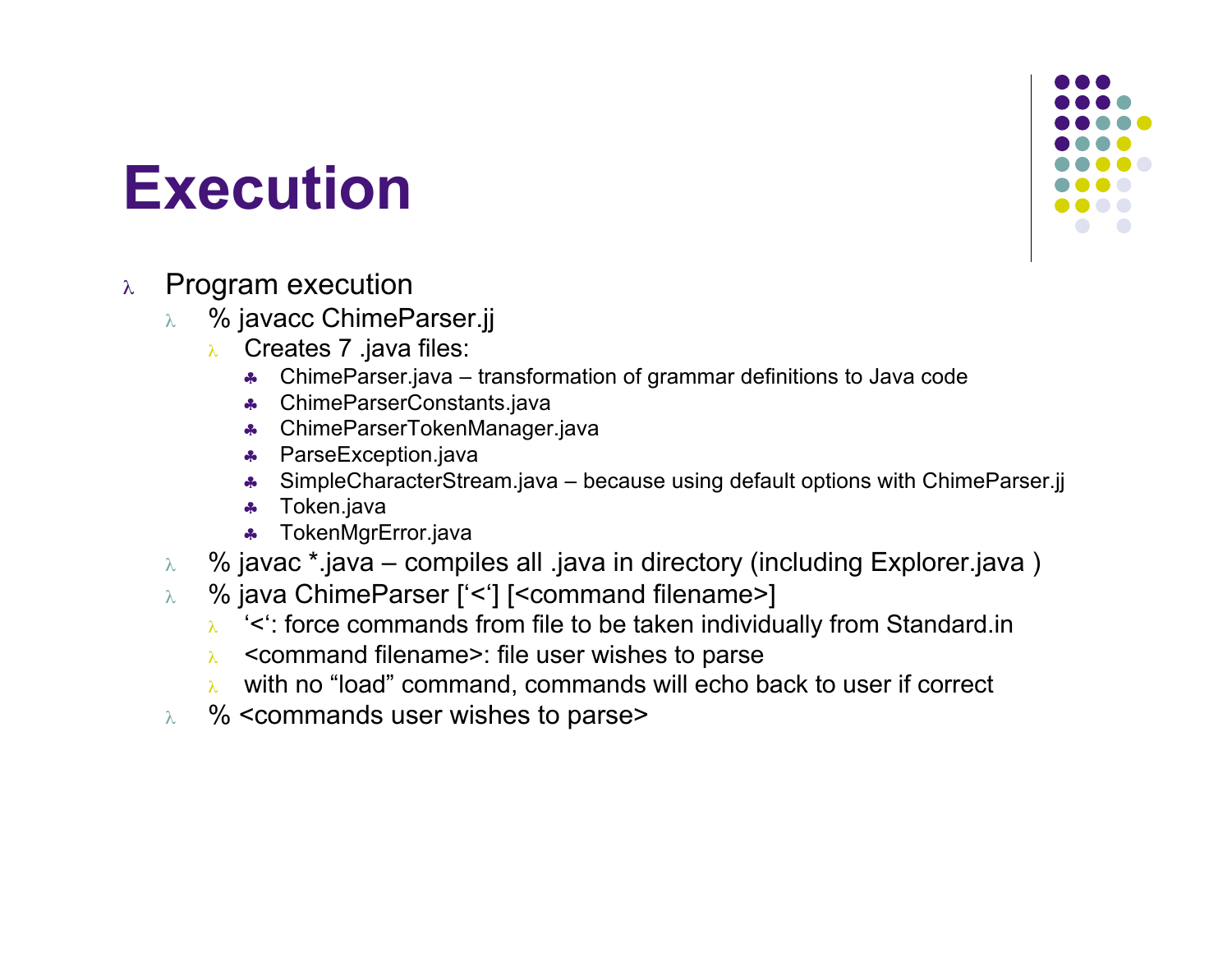## **Future Work**

- <sup>λ</sup> Implement full Chime and RasMol libraries
	- Improve the depth of the chemistry
	- <sup>λ</sup> Cross-department work to redesign effect of commands on MBT
- <sup>λ</sup> Expanding supported input languages
	- $\lambda$  PyMol amazing graphics, interface is lacking
	- $\lambda$  Use ChimeParser.jj as backend for any visualization language that conforms to grammar rules (non-ambiguous)
- <sup>λ</sup> Artificial Intelligence
	- $\lambda$  Protein active site anticipation and extrapolation
	- $\lambda$  Study protein interactions with hypothetical molecules
	- <sup>λ</sup> Drug research: i.e.: G-protein coupled receptors
- <sup>λ</sup> Add scripting ability directly to MBT
	- Eliminate ChimeParser.jj and JavaCC tokenless?
- <sup>λ</sup> Additional implementation techniques
	- <sup>λ</sup> Web-based
	- <sup>λ</sup> Databases